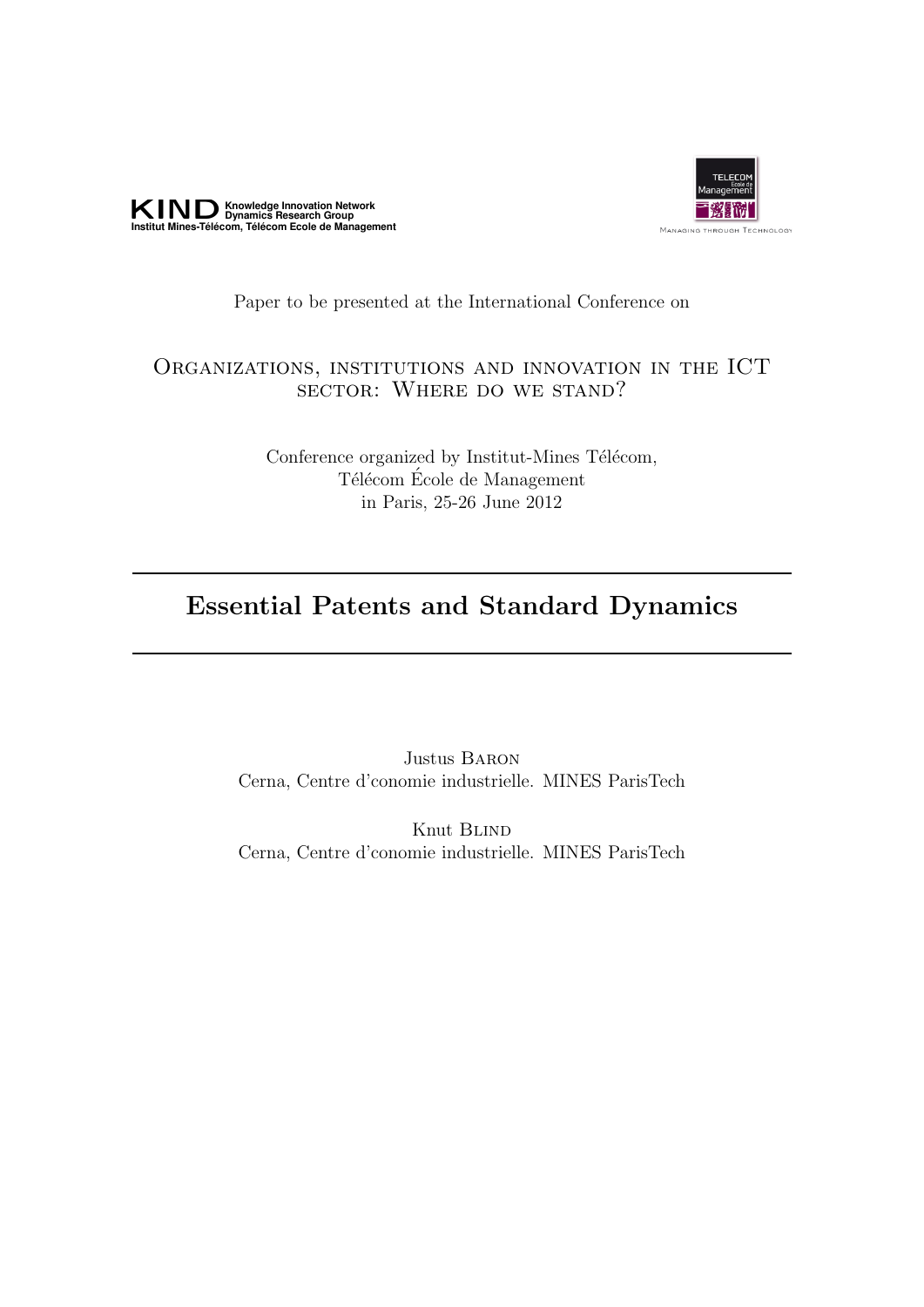# **Essential Patents and Standard**

# **Dynamics**

## **Justus Baron<sup>1</sup>**

Cerna, Centre d'économie industrielle. MINES ParisTech

#### **Knut Blind**

Berlin University of Technology, Chair of Innovation Economics Rotterdam School of Management, Chair of Standardisation Fraunhofer Institute for Open Communication Systems

#### **Tim Pohlmann**

Berlin University of Technology, Chair of Innovation Economics

**Abstract:** *Information and Communication Technology (ICT) standards face a permanent tension between keeping up with technological progress and providing a stable basis for investment building upon the standard. Standard makers confronted with technological change can often choose between replacing old by new standards and upgrading existing standards. Studying the case of formal Standard Development Organizations (SDO), we investigate how this trade-off is affected by the existence of patents on standard components. Using a database of over 3,500 different ICT standards, we find that essential patents reduce the likelihood of standard replacement, but increase the rate at which standards are upgraded. We argue that the increase in the number of upgrades reflects an increase of firms' investment in improving existing standards. More frequent upgrades can partly explain the effect of patents on the rate of replacement. Nevertheless, we also find empirical evidence that essential patents induce a slowdown in standard replacement which is independent from the effect of standard upgrades. This effect could be the result of frictions and vested interests among standard setting firms.*

<u>.</u>

<sup>1</sup> Corresponding author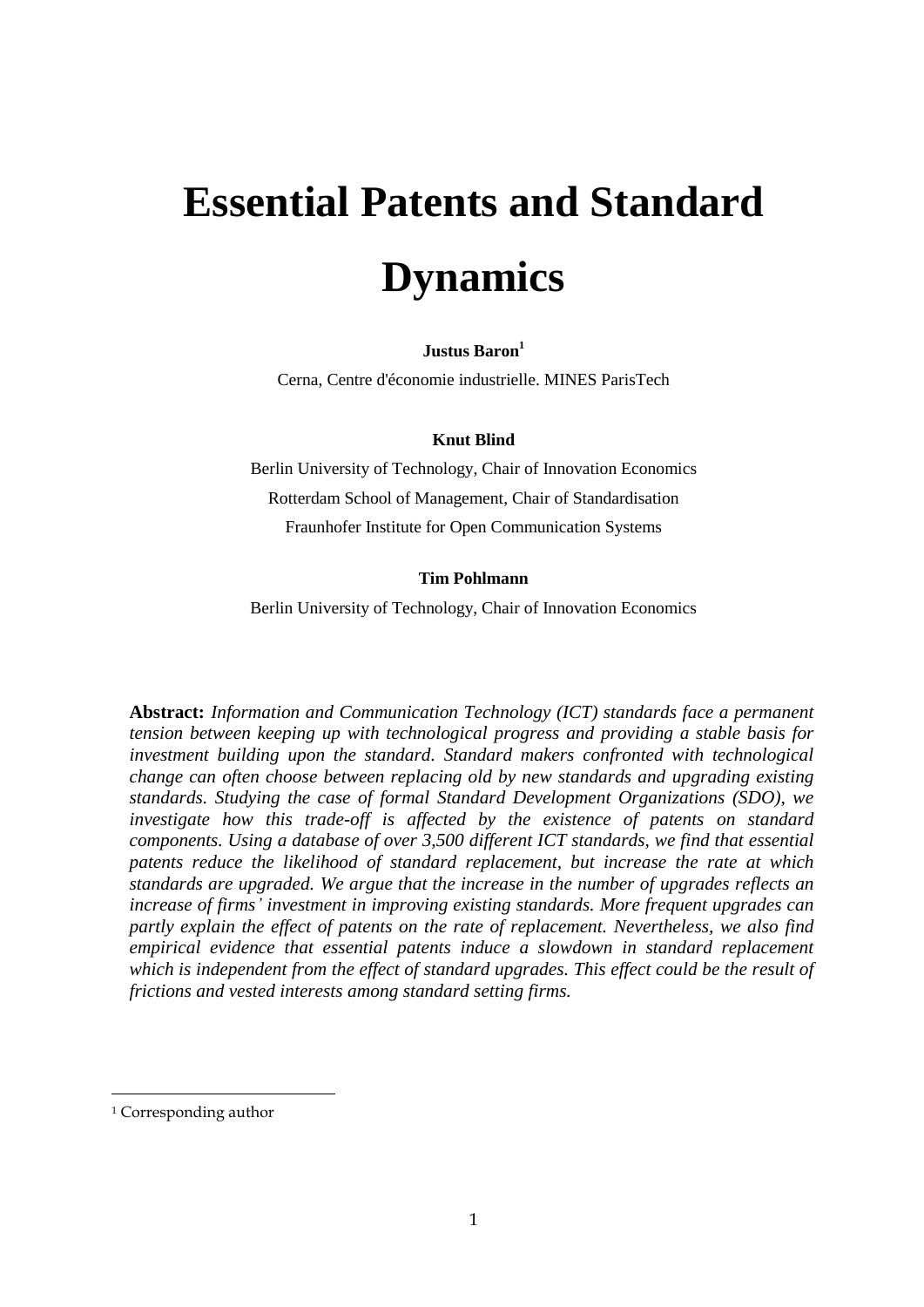#### **1. Introduction**

Technological standards include an increasing number of standard-essential patented technologies (Bekkers et al., 2012). A patent is called essential if it is necessarily infringed by any implementation of the standard. Recent contributions show that the inclusion of patented technology into a standard increases the value of the patent (Rysman and Simcoe, 2008). This increased value is an incentive for companies to adjust their patent filing strategies to ongoing standardization (Berger et al., 2012), and to build up strategic alliances in order to influence the selection process in standardization (Leiponen, 2008). The positioning of the firm even has a stronger impact on the inclusion of a patented technology into a standard than the technological merit of the patent itself (Bekkers et al., 2011).

While these advances have improved our understanding of the incentives and strategies of firms contributing patented technologies to a standard, we know little about the consequences of essential patents for standardization and standard users. Essential patents can discourage standard adoption, because standard adopters fear to be held up by owners of essential patents and to be faced with exorbitant requests for royalties (Lemley and Shapiro, 2006). There is also the concern that a high number of patents leads to patent thickets (Shapiro, 2001) which hamper and slow down standardization processes. Standard setting involving proprietary technologies is often subject to tensions and diverging interest between participating firms (Garud et al., 2002). Vested interests in standardization due to increasing commercial stakes reduce the speed at which new standards are developed (Simcoe, 2012). Nevertheless, it is important to also see the potential benefits of essential patents for standardization. Once their proprietary technology included, firms have a private interest in improving the standard to protect it from being replaced by rival technologies. Holders of essential patents thus become platform leaders for the standard (Cusumano and Gawer, 2002), and have an incentive to sponsor standard adoption (Katz and Shapiro, 1986) and to promote coordinated technological change (Bresnahan and Greenstein, 1999, Cusumano and Gawer, 2002). As a result, essential patents may actually accelerate the technological progress of existing standards and encourage their implementation.

It is the aim of this article to have a more comprehensive understanding of the effect of patents on the evolution of standards after their release. Standards need to respond continuously to technological innovation, as outdated standards can become an impediment to technological progress. In order to integrate new technology, standard setters can often choose between replacement and upgrade of the existing standard. While a standard upgrade only incrementally improves upon an existing standard, standard replacement indicates a more radical change in the underlying technology. On the one hand, in presence of fundamental innovation, standard replacement may be necessary in order to fully integrate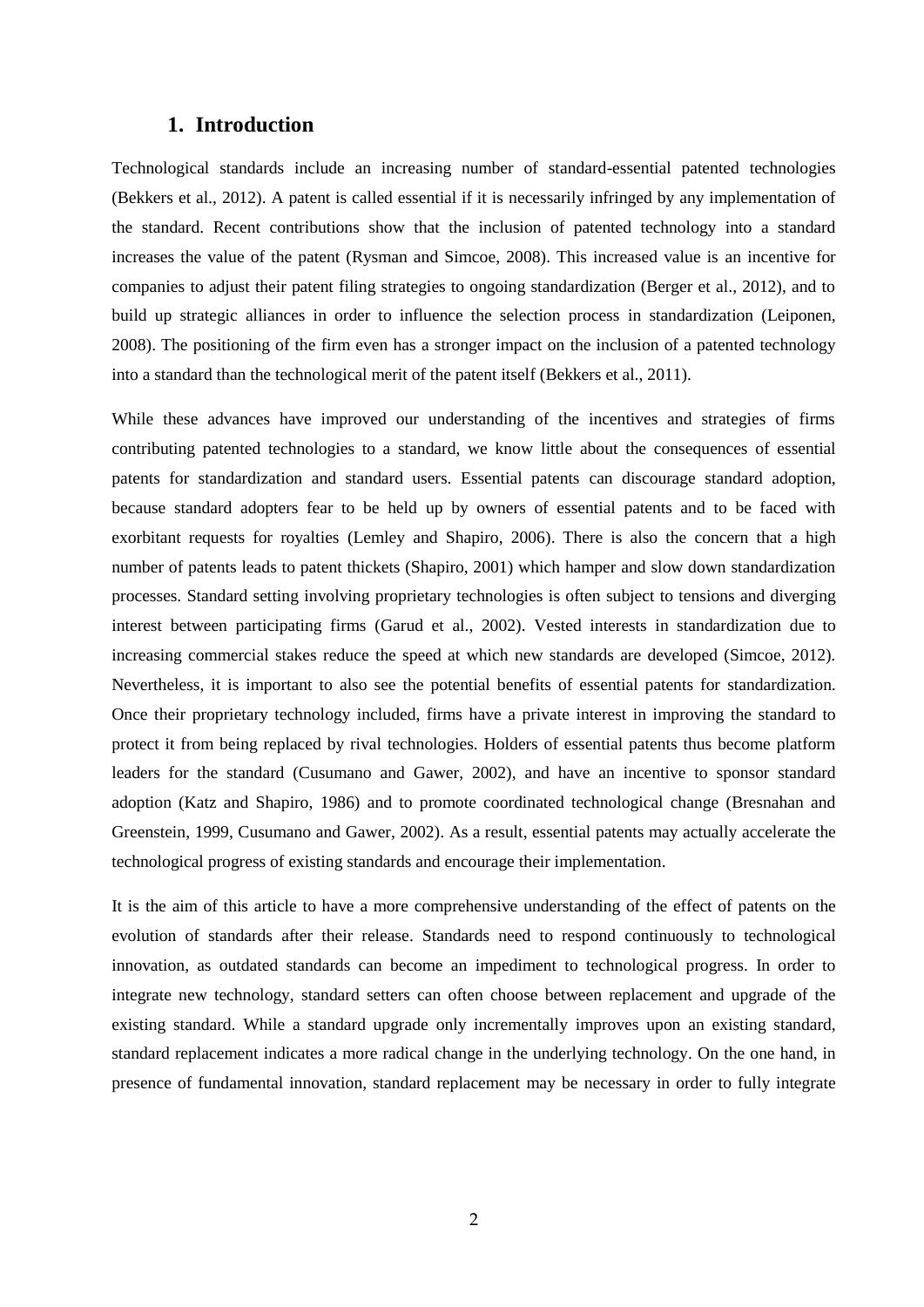the advances in the state of the art. On the other hand, standard replacement can induce loss of backward compatibility and impose higher implementation costs upon standard users compared to standard upgrades. Based upon these insights, we investigate the frequency of upgrade and replacement of standards including essential patents, as compared to other standards.

We rely upon a comprehensive database of ICT standards released from 1988 to 2008. This dataset includes detailed information for over 3,500 *de jure* standards issued by formal standardization bodies. We match the standards in our sample to a comprehensive database of patents declared to be essential and furthermore inform for each standard class the speed of technological progress, as measured by the number of patent files in the related technological field.

Essential patents tend to concentrate on highly valuable, technology-intensive standards (Rysman and Simcoe, 2008). In order to deal with this bias, we construct an appropriate control sample based upon the characteristics of the standard and the technological field. Second, we estimate the hazard rate of standard replacement over time, controlling for relevant technological events. The results show that essential patents reduce the likelihood of standard replacement, but increase the likelihood of upgrade. While standard upgrades temporarily reduce the risk of standard replacement, the effect of essential patents on standard lifetime cannot be fully explained by more frequent upgrades. This finding provides support to the hypothesis that essential patents lock in existing ICT standards and hamper discontinuous change. In contradiction with widespread concerns regarding the effect of patent thickets on standardization, the effect of including essential patents is independent of the number of patents.

Our findings have several managerial implications. For potential standard adopters, essential patents can signal that the standards will be regularly improved and are less at risk of an early replacement. Essential patents could thus reduce technological uncertainty, increase standard related investments and encourage standard adoption. This positive effect of essential patents on standard adoption could counterweigh the well-known negative effects associated with the risk of patent holdup. For patent holders, this is an argument for transparent disclosure of essential patents, weighing against the profitability of "patent ambush" strategies and other incentives for late patent disclosure (Ganglmair and Tarantino, 2012). For standardizing firms, our findings have ambiguous implications on the costs and benefits of selecting patented technology. On the one hand, inclusion of patented technology provides the standard with sponsors who have incentives to invest in standard improvements. On the other hand, the inclusion of essential patents may give rise to vested interest and compromise future changes of the standard.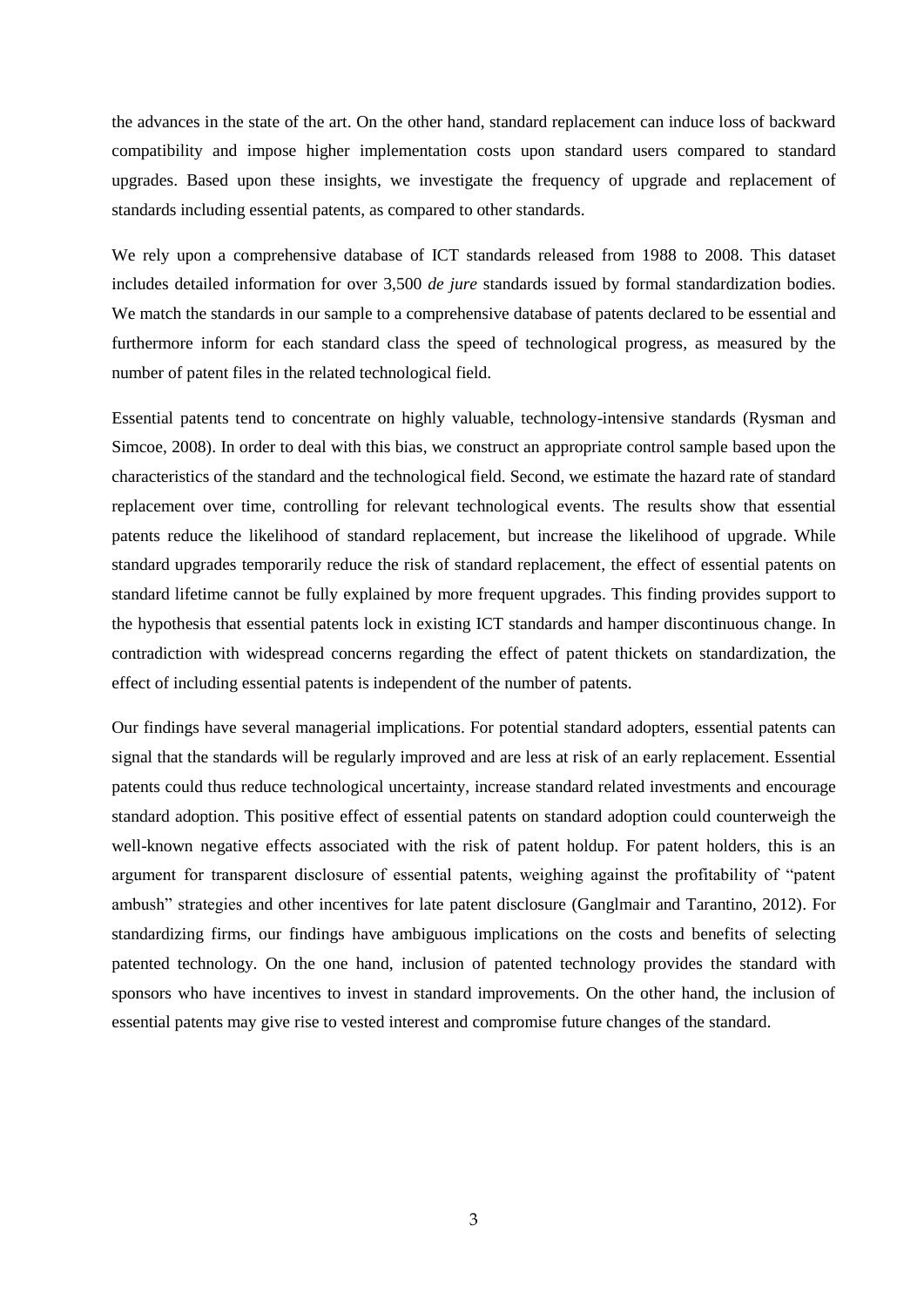## **2. Analytical Framework**

<u>.</u>

#### *Inertia and momentum in the innovation of network technologies*

Advanced ICT technologies often build upon thousands of complementary technological ideas that are individually invented, but brought to the market in a discrete number of "generations".<sup>2</sup> If a new, incompatible generation is brought to the market, users must decide whether or not to incur the switching cost in order to benefit from the newer technology. The value of the new technology to the users however crucially depends upon how many other users decide to switch. Markets where adoption decisions are made independently can therefore be subject to important coordination failures, such as lock-in of outdated technologies, or stranding of adopters of a new technology that fails to attract further users (Farrell and Saloner, 1986).

Adopters of a new technology require that the technology will be kept in place for a sufficient time to justify the costs of adoption. These adoption costs are sunk, and some users will not take the risk of adopting a new technology when there is uncertainty about future technological progress (Balcer and Lippman, 1984). However, if a substantial number of users switch to the new technology, users of the old technology are stranded and suffer from loss of network effects (Farrell and Saloner, 1985). It is therefore crucial for a provider of a new network technology that he can guarantee technological stability over some time. Too frequent innovations in the network are socially detrimental. Nevertheless, network technologies also exhibit a tendency to lock-in situations and excessive inertia. Once markets widely adopt a technology; switching costs and the risks of lock-in increase (Arthur, 1989). This lock-in can be the result of the installed base of the whole technology, but also of specific network ties resulting from the adoption rate of specific components (Suarez, 2005). New technologies may thus be introduced at a too low frequency, and the users and implementers of the technology incur the opportunity cost of not using the best technology available.

The socially optimal rate of introducing new technologies strikes a balance between the discrete costs of developing and adopting new technologies on the one hand, and the continuous opportunity cost of using an outdated technology or moving along an inferior technological trajectory on the other hand. Uncoordinated deployment and adoption of new network technologies can deviate from this socially optimal rate in both directions, yielding either excessive inertia or excessive momentum (Farrell and

<sup>&</sup>lt;sup>2</sup> Generations of mobile phone standards are good examples for this process. Since the release of its first specifications in 1990, the GSM standard has continued evolving in order to integrate new functionalities, for instance related to mobile internet connection. Nevertheless, in order to obtain more significant increases especially in data transmission rates, UMTS, a new standard building upon a very different coding technology, had to be developed (Bekkers, 2001, Bekkers and Martinelli, 2012)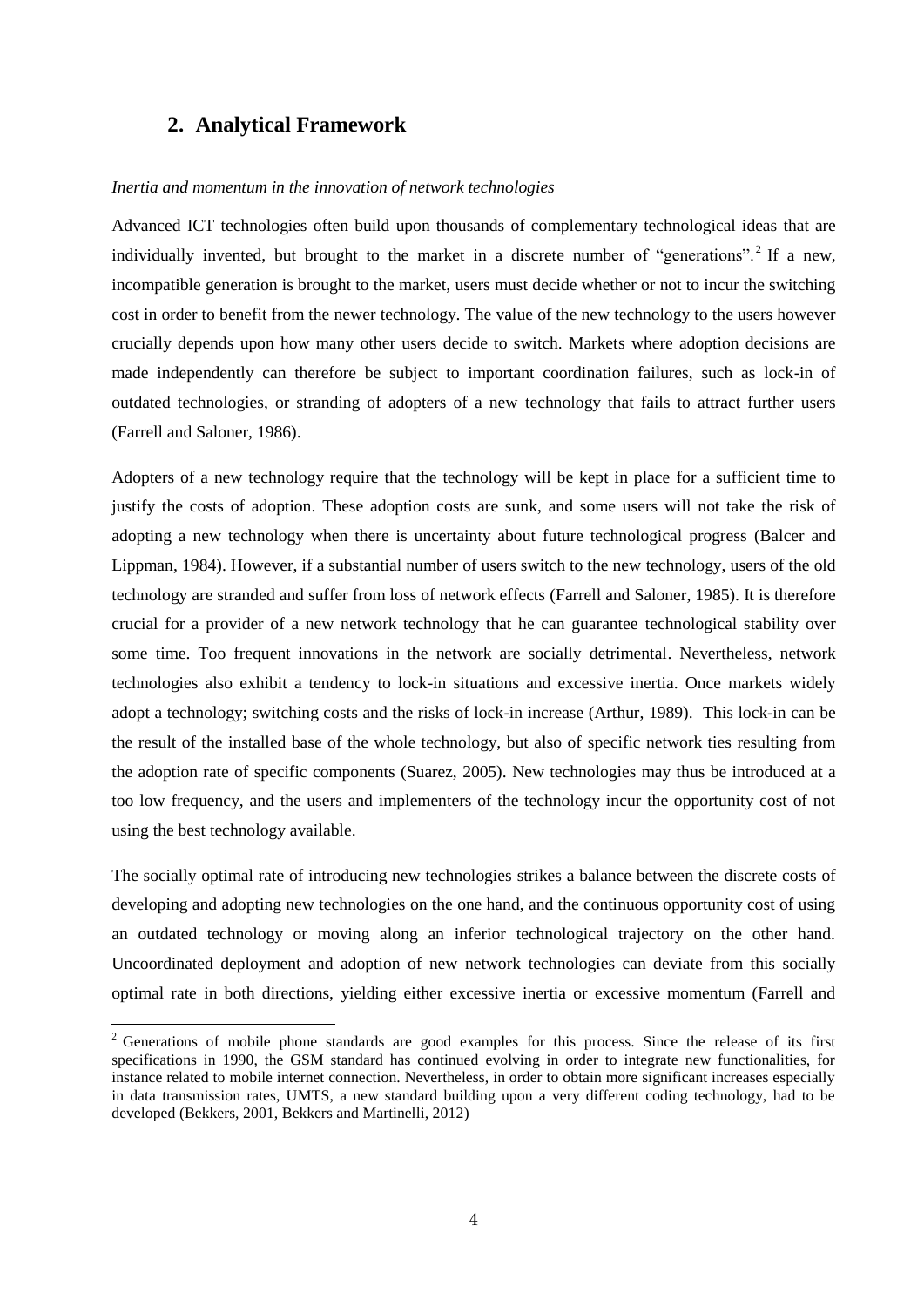Saloner, 1985). Liebowitz and Margolis (1995) argue that excessive inertia or momentum can be avoided if technology is proprietary. Katz and Shapiro (1986) show that the owner of a proprietary technology has an incentive to sponsor adoption costs, thereby contributing to the efficiency of standard adoption processes. Clements (2005) however finds that the incentives of an owner of a proprietary technology to have a new standard adopted deviate from what would be socially optimal and can induce excessive inertia or momentum.

Lock-in of installed technologies does however not necessarily prohibit technological progress. An installed technology is usually subject to continuous incremental progress along a technological trajectory. These trajectories are defined by the technological paradigms of the underlying technological basis (Dosi, 1985). In contrast with these continuous technological changes along a given trajectory, a discontinuous technological change is the shifting to a superior trajectory. Christensen and Bower (1996) show that established market leaders tend to lose their leadership position when they face a discontinuous technology change. In comparison Christensen et al. (1998) provide evidence that in the case of continuous progress of a dominant design or standard, firms may retain their market positions throughout the successive technological generations. Technological incumbents thus have incentives to promote and favor continuous technological progress and to prevent discontinuous changes (West and Dedrick, 2000). The lock-in of a dominant design may however be socially detrimental, if it permanently prevents shifting to a different, more promising technological trajectory.

#### *Formal standardization as coordination device*

<u>.</u>

Most inefficiencies in the rate of discontinuous technological change in network technologies result from the lack of coordination between the users of the technology. Often, these inefficiencies can be overcome if users can communicate and coordinate adoption decisions (Weitzel et al., 2006). In practice, coordination on adoption decisions in network technologies takes place inside more or less formal standard bodies. Coordination on standards ensures compatibility and substantially reduces the risk for the developers and adopters of new technology (Tassey, 2000, Aggarwal et al., 2011). The different generations of technology are embedded in different generations of standards. The issuance and adoption of a new standard thus determines the common adoption of thousands of complementary technological inventions resulting in a new technological platform<sup>3</sup>. This process can take place more or less frequently, and the technological progress incorporated in a new standard can be more or less important.

 $3$  For recent case studies of the interplay between standardization and innovation, see Bekkers and Martinelli (2012) and Fontana et al. (2009).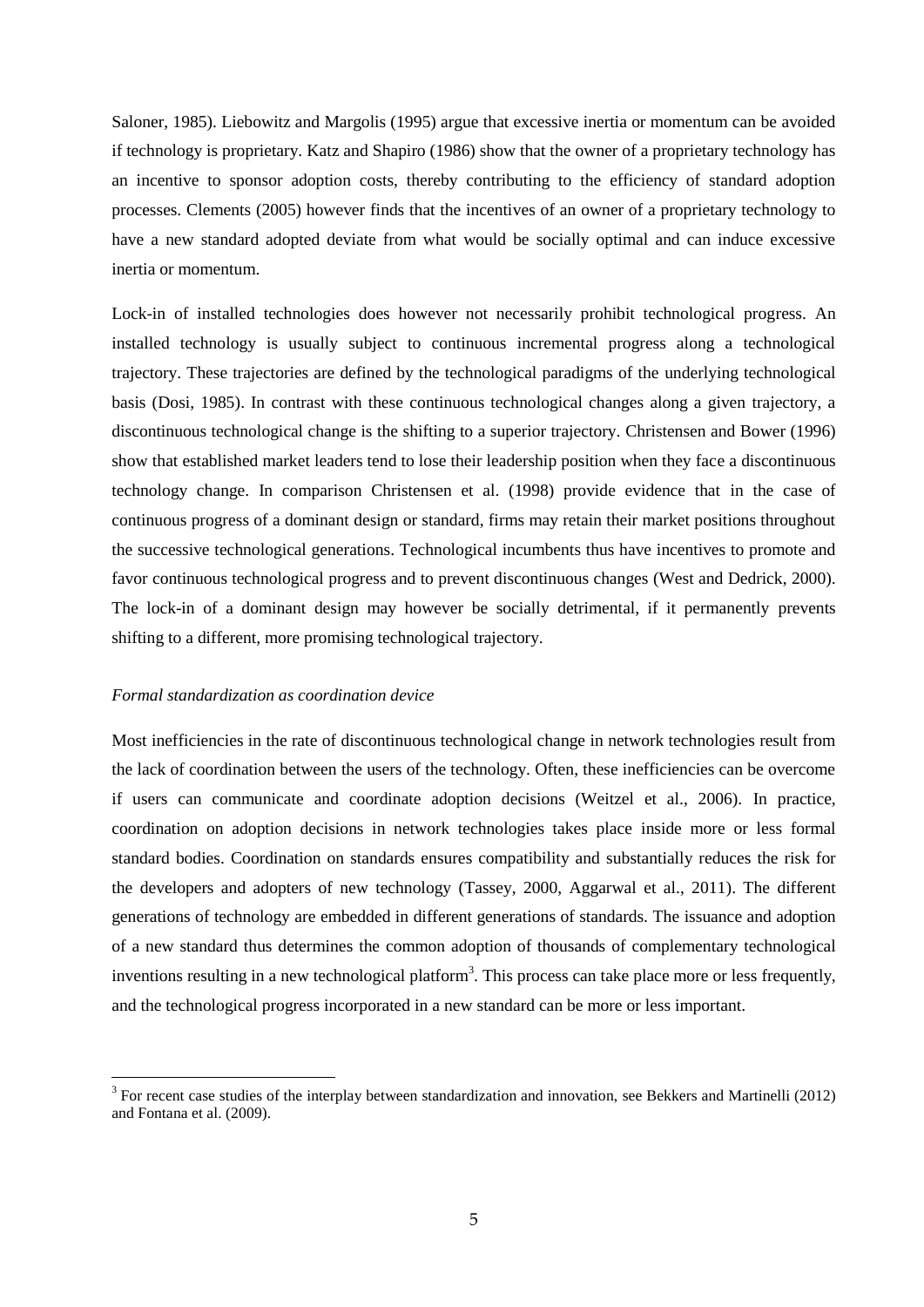The economic literature has addressed the issue of inertia and momentum in standard replacement mainly for the case of uncoordinated adoption decisions<sup>4</sup>. Timing is however a crucial problem also for formal standardization. Formal standardization results in better coordination on the best technology, but comes at the cost of decreased speed (Farrell and Saloner, 1988). Formal standard setting bodies face an important tension between responding to an advancing technological frontier and fixing a stable technological basis for creating compatible products and investing in applications and implementation (Egyedi and Hejnen 2005, Blind and Egyedi, 2008). Technological change exerts a constant pressure on standard setting bodies to revise existing standards. Consistently, an empirical analysis of factors influencing the lifetime of national ICT standards (Blind, 2007) has revealed that standard survival time decreases with the speed of innovation, as measured by patent files in ICT in the respective country.

While standard bodies coordinate on adoption decisions, both advances in the technological frontier resulting in opportunities for new standard generations and the development of improvements and implementations of existing standards are subject to independent investment decisions. Coordinated adoption decisions may be insufficient to prevent excessive inertia or excessive momentum, if there is no coordination on the complementary investment. Investment in R&D for new standards or applications of existing standards is subject to competition, complex strategic alliances (Leiponen, 2008) and potential coordination failures (Baron et al., 2011). The incentives of firms to invest in R&D and to develop applications are shaped by the extent to which technology holders can use patents to appropriate important parts of the value generated by the standard.

#### *The role of essential patents*

<u>.</u>

Essential patents play an important role in standardization, as they provide incentives for firms to develop technologies for standards and to contribute to the effort of standardization. Standardization entails a costly private investment into a public good (Kindleberger, 1983). Due to this externality, standard makers underinvest in developing and improving standards. The prospect to include their proprietary technology into technological standards is an important incentive for firms to increase their investment in standardization (Rysman and Simcoe, 2008). Patent holders also have a stronger private interest to invest in improvements of existing standards if they can recoup the costs through licensing fees. Standards are a good illustration of the argument raised by Kitch (1977) that Intellectual Property Rights are important for innovation not only as a reward for successful innovators, but also to ensure incentives in continuous investment in improving the protected technology. Empirical findings show that patents reduce uncertainty to incur investments that are complementary to a specific technological choice (McGrath and

<sup>4</sup> Farrell and Saloner (1985, 1986), Katz and Shapiro, (1992), De Bijl and Goyal (1995), Kristiansen (1998)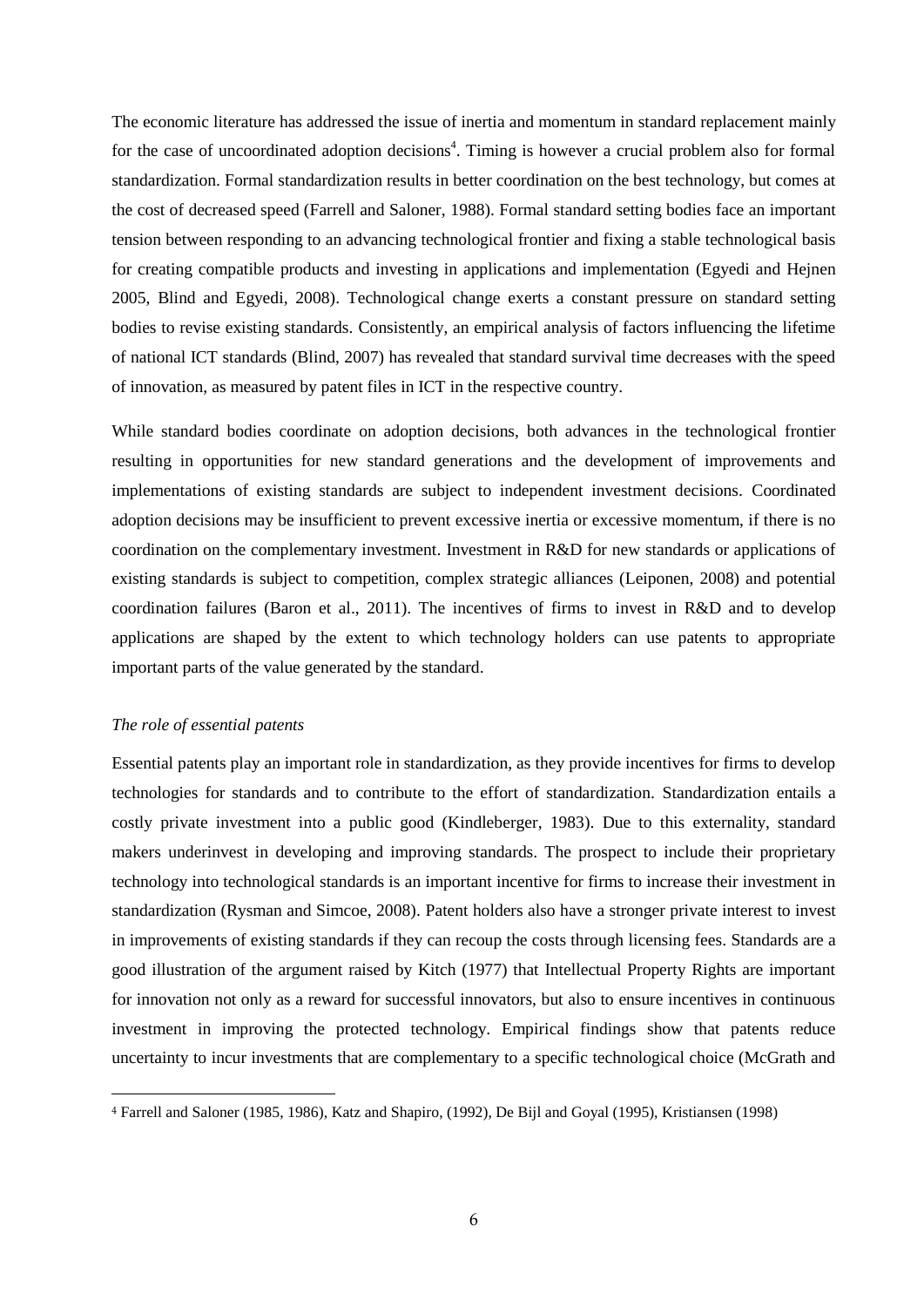Nerkar, 2004, Arora et al 2008). However, there is so far no evidence for such effects of patents that are essential to standards. The incentive for owners of essential patents to regularly upgrade a standard is expected to be particularly strong when the technological evolution in the sector generates pressure for standard replacement. Holders of essential patents have an incentive to develop and advocate continuous marginal improvements that avoid challenges from incompatible rivaling technologies. West and Dedrick (2000) and Dedrick (2003) show that IPRs are an important tool for allowing the owner of a platform to control a coherent evolution of the platform architecture. If the inclusion of essential patents signals that the standard will be regularly improved, but faces less risk of replacement, essential patents could also be a valuable commitment device that encourages standard implementation and reduces welfare losses from under-investment in standard adoption.

In spite of these virtues, essential patents have also drawbacks for standardization. For instance, patents on formal standards can generate conflicts among standard makers regarding the shares of proprietary technology covered by the standard. Evidence for this concern can for instance be found in the survey which is part of the "EU Study on The Interplay of IPR and Standards". Surveyed practitioners see consensus reaching and the speed of standardization processes to be the most negatively affected fields when essential IPRs are introduced to a standard (Blind et al., 2011). Essential patents can lead to a timeconsuming « war of attrition » in building consensus on a new standard (Farrell and Simcoe, 2009; Simcoe 2012). Practitioners report cases in which holders of patented technology "*would only agree to a certain standard if they are allowed to integrate their technology, which makes the standardization process more complex and time-consuming and sometimes even induces errors on products*" 5 . Conflicts between holders of technology are even more likely to delay standard replacement than the development of a completely new standard. As formal standard development is, at least in principle, a consensus decision, owners of components of the existing standard can oppose to any standard replacement unless they are fully compensated by sponsors of the new standard.

From the academic literature and practitioner statements, we thus draw the following hypotheses: first, essential patents allow some degree of internalization of the costs of standard improvements and therefore provide incentives for patent holders to invest in standard upgrades. These incentives are particularly strong if investing in standard upgrades is a way of reducing the risk of obsolescence and replacement by a different standard.

<u>.</u>

<sup>&</sup>lt;sup>5</sup> The interview with Dr. Ivstan Sebestyen held in April 13th 2010 was conducted in the context of a fact finding. "EU study on the Interplay of IPR and Standards". Ivstan Sebestyen has been involved in the worldwide multimedia standardization work for over 20 years including telecommunication standardization experience in CCITT, ITU-T, ISO/IEC, ETSI and DIN and ITU-T and still picture coding (JPEG, JBIG).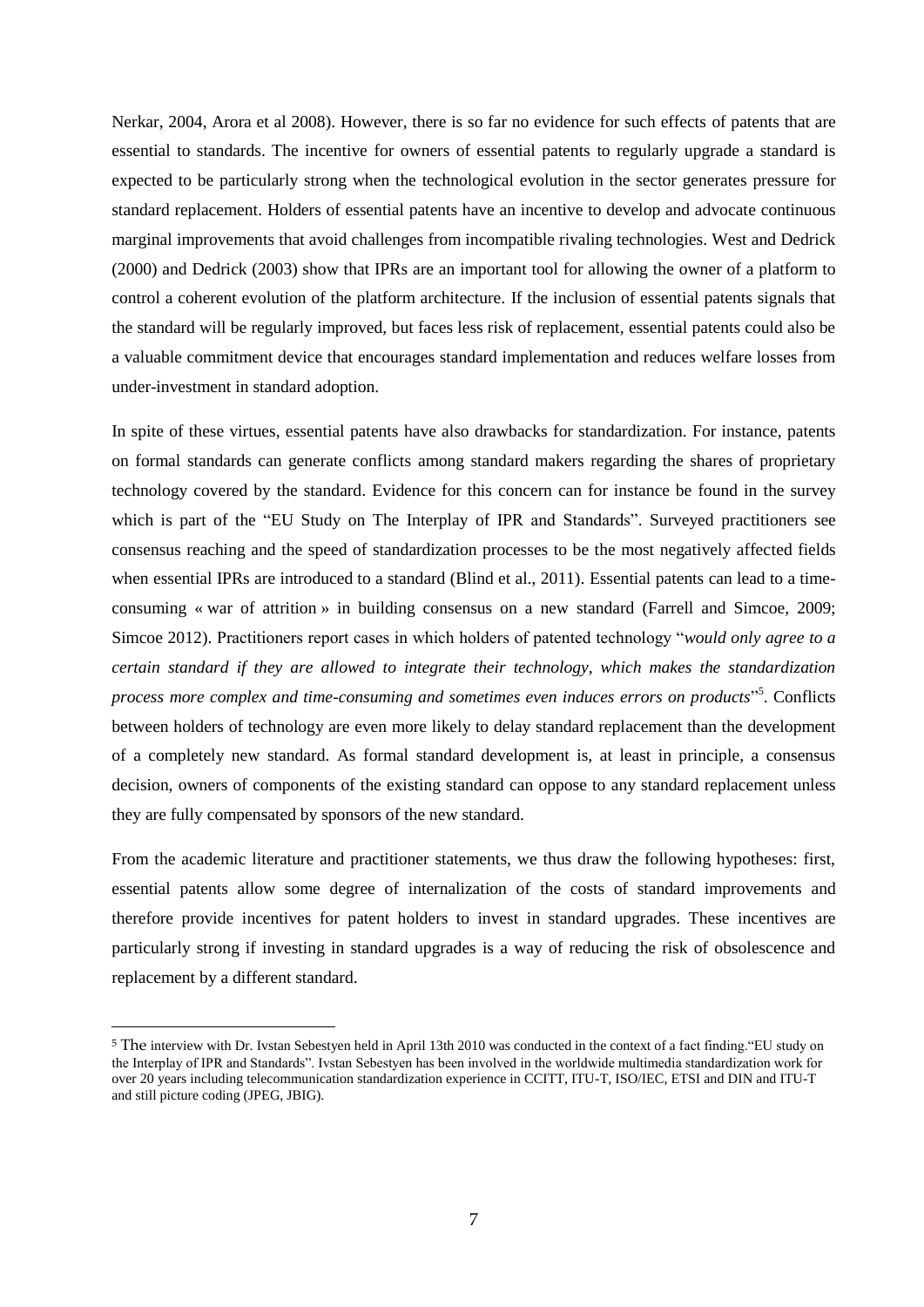**Hypothesis 1:** The inclusion of essential patents induces incentives to invest in continuous technological progress, which results in more frequent standard upgrades.

Second, the continuous upgrade of standards delays standard obsolescence. Furthermore, holders of essential patents have an incentive to oppose standard replacement and exclusion of their proprietary technological components from the standard. Both factors concur, and essential patents are expected to delay standard replacement.

**Hypothesis 2**: The inclusion of essential patents increases the persistence of existing standards and reduces the risk of standard replacement and discontinuous technological change.

We will test these hypotheses empirically using comparative and econometric analysis.

## **3. Empirical Methodology**

#### *Identifying standard upgrades and replacements*

We analyze the rate of standard upgrade and replacement using a comprehensive database of international ICT standards drawn from PERINORM. PERINORM is the world's biggest standard database with bibliographic information on formal standards and is regularly updated by the SDOs DIN, BSI and AFNOR. We include all ICT standards (ICS classes 33 and 35) issued by the main formal international SDOs (ITU-R, ITU-T, IEEE, ISO, IEC, JTC1). We restrict the analysis to *de jure* standards issued from 1988 to 2008, and we observe these standards until 2010. We start in 1988, because the *International Telecommunication Regulations* issued in 1988 constitute an important policy change, leading to changes in the way standards are released. Draft standards, amendments and errata documents as well as technical reports and other documents produced by SDOs that are not standards are screened out using the document codes in the name of the document. This yields a sample of 7,625 standards. For the econometric analysis, we furthermore restrict the sample to technological fields where there is a potential for essential patents (fields in which at least one standard includes essential patents) and exclude standards with missing explanatory variables. This sample comprises 3,551 standards, 4,671 standard versions and 36,179 standard-year observations. 367 standards and 1,709 standard versions included in this sample have been withdrawn during the observation period.

For every standard version, the database gives precise dates of release and withdrawal. SDOs regularly revise their standards to keep up with technological progress. During the revision, "*a majority of the members of the TC* (Technical Committee) *decides whether the standard should be confirmed, revised or*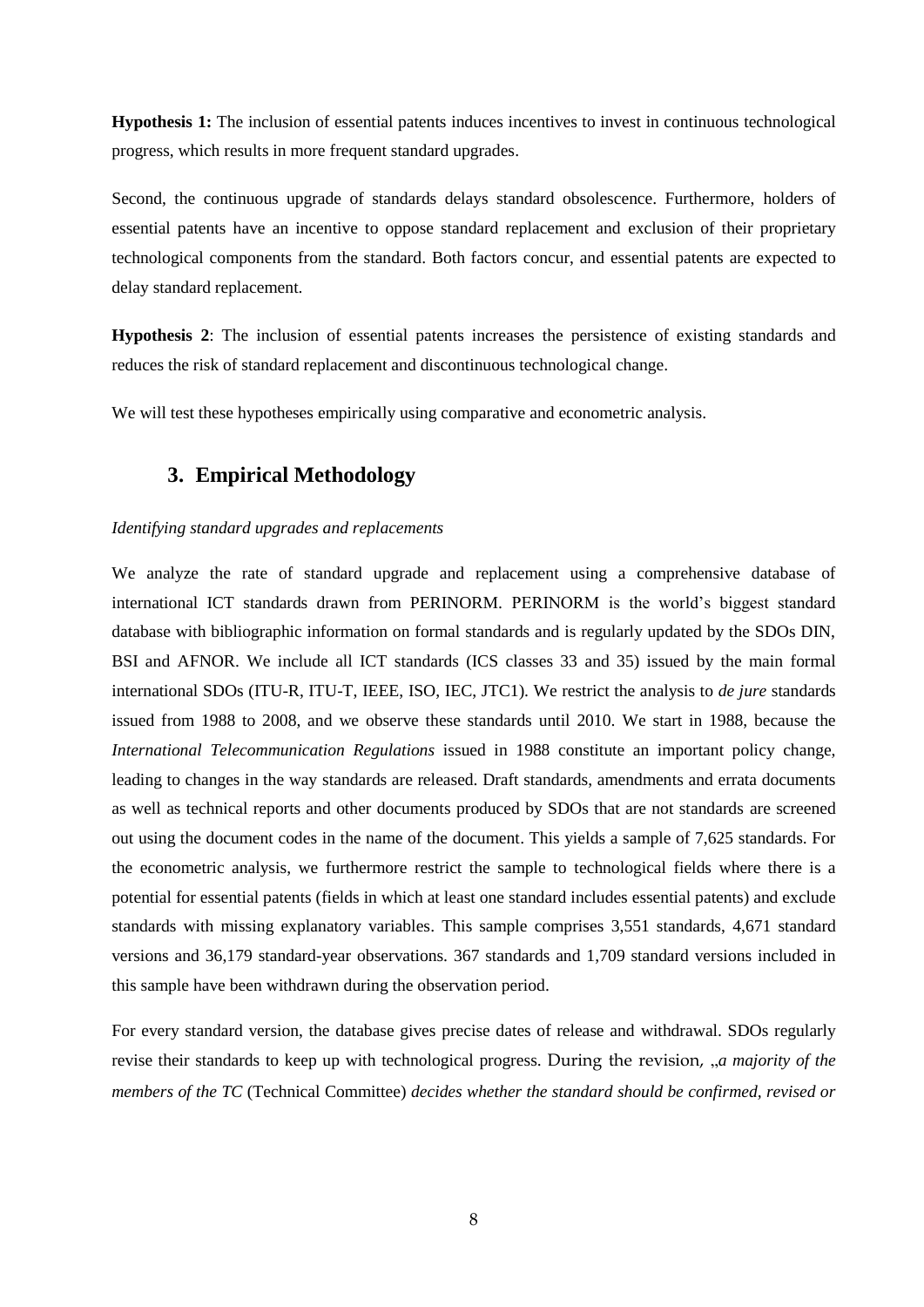withdrawn<sup>"6</sup>. We can observe withdrawal of standard versions in PERINORM, and identify new versions of the same standard using PERINORM information on standard history. To give an example, the MPEG2 Video standard version ISO/IEC 13818.2(1996) was withdrawn in 2000 and replaced by ISO/IEC 13818.2(2000)<sup>7</sup>. This new version consolidates several corrigenda and amendments made to the standard since the release of the first version in 1996. New encoders or decoders produced according to the new standard are fully compatible with media or devices produced according to the previous version. We consider that in such a case where a standard version is replaced by a more recent version, the standard is revised and simply upgraded. These upgrades reflect continuous technological change along the technological trajectory defined by the standard and the embodied technological basis.

If a standard version is withdrawn without a direct successor, we consider that the standard is replaced. In practice a standard is generally not withdrawn immediately when a new generation of standards is released. For example, several generations of mobile phone standards (GSM and UMTS) and audio and video coding standards (MPEG2 and MPEG4) currently coexist. Nevertheless, evolution and deployment of new generations eventually lead to the earlier standard being withdrawn. The SDOs point to technological progress of as a main reason for withdrawing standards: "*Several factors combine to render a standard out of date: technological evolution, new methods and materials, new quality and safety requirements<sup>8</sup> ".* Earlier research (Blind, 2007) and our own empirical analysis confirm the direct link between standard withdrawal and related technological innovation. We therefore use the withdrawal of a standard version without direct successor to indicate standard replacement, a discontinuous technical change that renders the standard obsolete.

We can thus differentiate between standard upgrade and standard replacement and calculate the survival rate of standards and standard versions. The survival time of standard versions is hereby defined as the time from version release to version withdrawal, and the survival time of standards is the time elapsed between release of the first standard version and standard replacement. We investigate the effects of our explanatory variables on these rates using duration analysis.

In the case of our example, the standard ISO/IEC 13818.2 is part of a group of standards that are closely related. Indeed, this standard defines the video coding technology of MPEG2, which also includes other components dealing e.g. with audio coding. These connections between standards lead us to worry that the survival rates of the different observations in the sample are not determined independently, and that

<u>.</u>

<sup>&</sup>lt;sup>6</sup> http://www.iso.org/iso/standards\_development/processes\_and\_procedures/stages\_description.htm

<sup>&</sup>lt;sup>7</sup> MPEG2 is a widely used coding technology for video and audio content. For an overview of the second edition, see http://webstore.iec.ch/preview/info\_isoiec13818-2%7Bed2.0%7Den.pdf

<sup>&</sup>lt;sup>8</sup> http://www.iso.org/iso/standards\_development/processes\_and\_procedures/how\_are\_standards\_developed.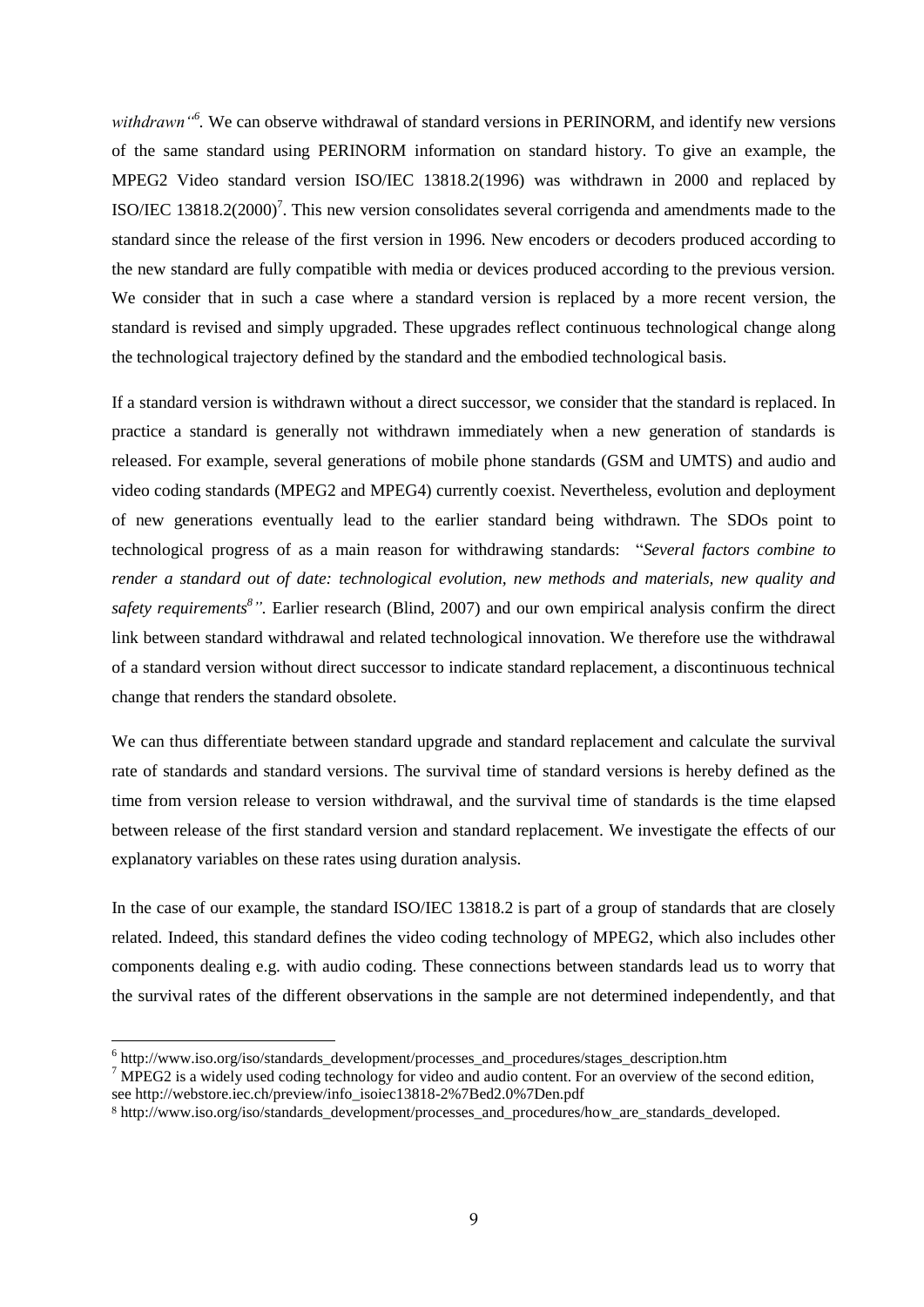failure to account for this could overstate the significance of the results. In order to account for this, we define clusters of standards that can be identified as belonging to a common family of standards<sup>9</sup>.

#### *Explanatory variables*

<u>.</u>

We match the standards in our sample to a database of declared essential patents. Declarations of essential patents have been downloaded from the websites of the SDOs in March 2010. The declaration of patent essentiality is made by holders of the patents, and no external validation of this essentiality claims is made. There is furthermore no guarantee that all essential patents are accurately declared. The existing literature has nevertheless found that declared essential patents are a reasonable proxy for essential patents, and that the date of declaration proxies the date of inclusion into a standard (Rysman and Simcoe, 2008). In the following we will speak of essential patents, empirically approximated by our database of patent declarations. We identified more than 8,000 patent declarations for 700 formal standards included in our sample. In order to analyze the effect of essential patents on the rates of standard upgrades and replacements, we can then compare the respective survival rates of standards and standard versions including essential patents with standards in the remainder of the sample. This comparison is however subject to several potential biases. Essential patents could indicate that a standard has a stronger focus on innovative technology, and is thus subject to faster changes in the state of the art. On the other hand, patent holders may prefer declaring essential patents on standards with a long expected lifetime. Finally, declarations of essential patents could also signal the importance, technological complexity or commercial relevance of a technological standard. All these factors are likely to have an impact upon the survival rate of standards and standard versions.

We therefore make use of a broad range of technological indicators including the issuing SDO, the ICS (International Classification of Standards), the breadth of the technological scope (approximated through the number of ICS classifications, which we will refer to as "*ICS width*"), the number of pages, standard modifications, and references to prior standards (*backward references*). We also count accreditations of the standard that have taken place before the standard release at the body in our sample (*prior accreditations*). This happens when the standard has not been first issued by one of the SDOs we observe (for example if a national standard is accredited on international level). These standard characteristics are time-invariant, and are therefore particularly suitable for the construction of a control group of standards whose evolution over time can be compared with standards including essential patents.

<sup>9</sup> We identify clusters using the number until the dots in the case of ISO, IEC, and JTC1, until the slash for ITU-T and ITU-R, and using only the numbers and not the letters in case of IEEE (e.g. IEEE802.11n is identified as belonging to IEEE802.11)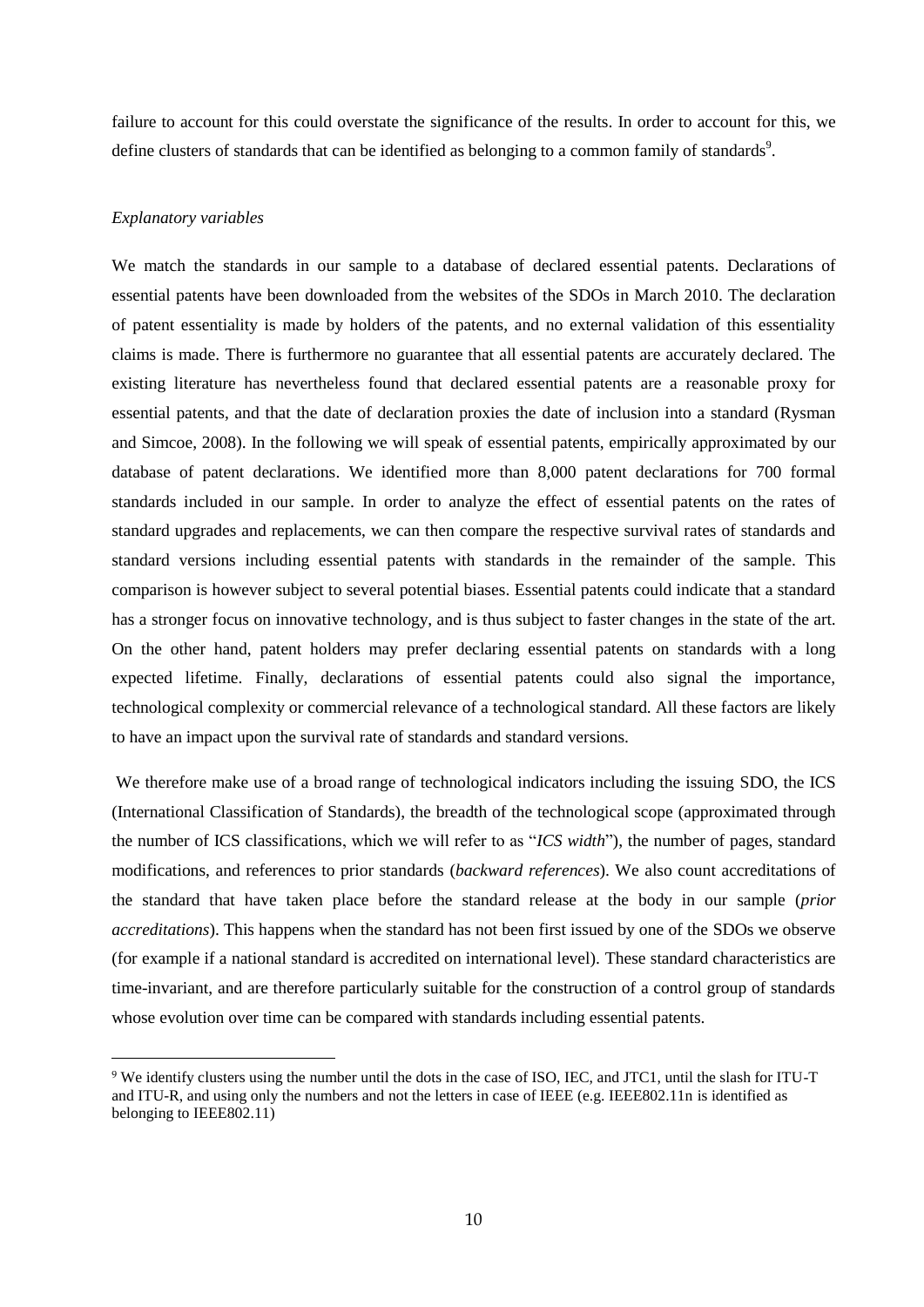However, this sampling approach is not effective to control for time-variant factors and to analyze the interplay between essential patents and standardization dynamics. In a second step we will therefore propose a multivariate panel analysis, where explanatory variables are allowed to vary over time. In the majority of cases, the patent declaration database informs the date of declaration, so that we can match each of these essential patents to its relevant standard at any time from the year of declaration.

We approximate the evolution of the state of the art using information drawn from essential patents. Building upon Baron et al. (2011), we use the technological classification of declared essential patents to match patent and standard classes in the field of ICT. We can thus identify how many patents are filed in fields that are potentially relevant for the standards in the different ICS classes. Thus we can inform for each standard class on a relatively disaggregate level the speed at which the state of the art evolves (in the following, we refer to this variable as "*innovation intensity*"). Blind (2007) has shown that the replacement rate of national ICT standards increases with the number of ICT patent files in the respective country. In our data, we can identify innovation rates that are more closely related to specific standards. The yearly patent files in the related field indicate the flow of standard-related inventions. Following Hall et al. (2000) and Bessen (2009)<sup>10</sup>, we accumulate these yearly flow data to a standard-related knowledge stock which depreciates at 15% per year. This knowledge stock approximates the "*technology gap*" or distance of the standard to the technological frontier. We assume that a new standard release fully integrates the advances in the state of the art, so that the technology gap is set back to zero.

It is also important to control for standardization activities related to the standard that are likely to have an impact on the probability of standard replacement. We build a variable indicating changes to referenced standards upon which the standard is built (*change of referenced standard*). Changes upstream in the technological architecture are a decisive factor of changes of depending downstream standards. For the same reason, we include references from other standards (*forward references*) and accreditations by other SDOs (*ulterior accreditations*). As these downstream standards need to be replaced when the standard itself is replaced, forward references and accreditations increase the social cost of standard replacement. These variables are likely to capture up to some extent downstream investment building upon the standard.

A full list of variable definitions is provided in Appendix 1.

<u>.</u>

<sup>10</sup> Park and Park (2006) provide a list of industries and estimate the depreciation rate of related patents. ICT standards of our sample can be categorized to the industry code 17: Electrical machinery and apparatus n.e.c. (ca. 14%) as well as the industry code 18: Radio, TV and communication equipment and apparatus (ca. 16%).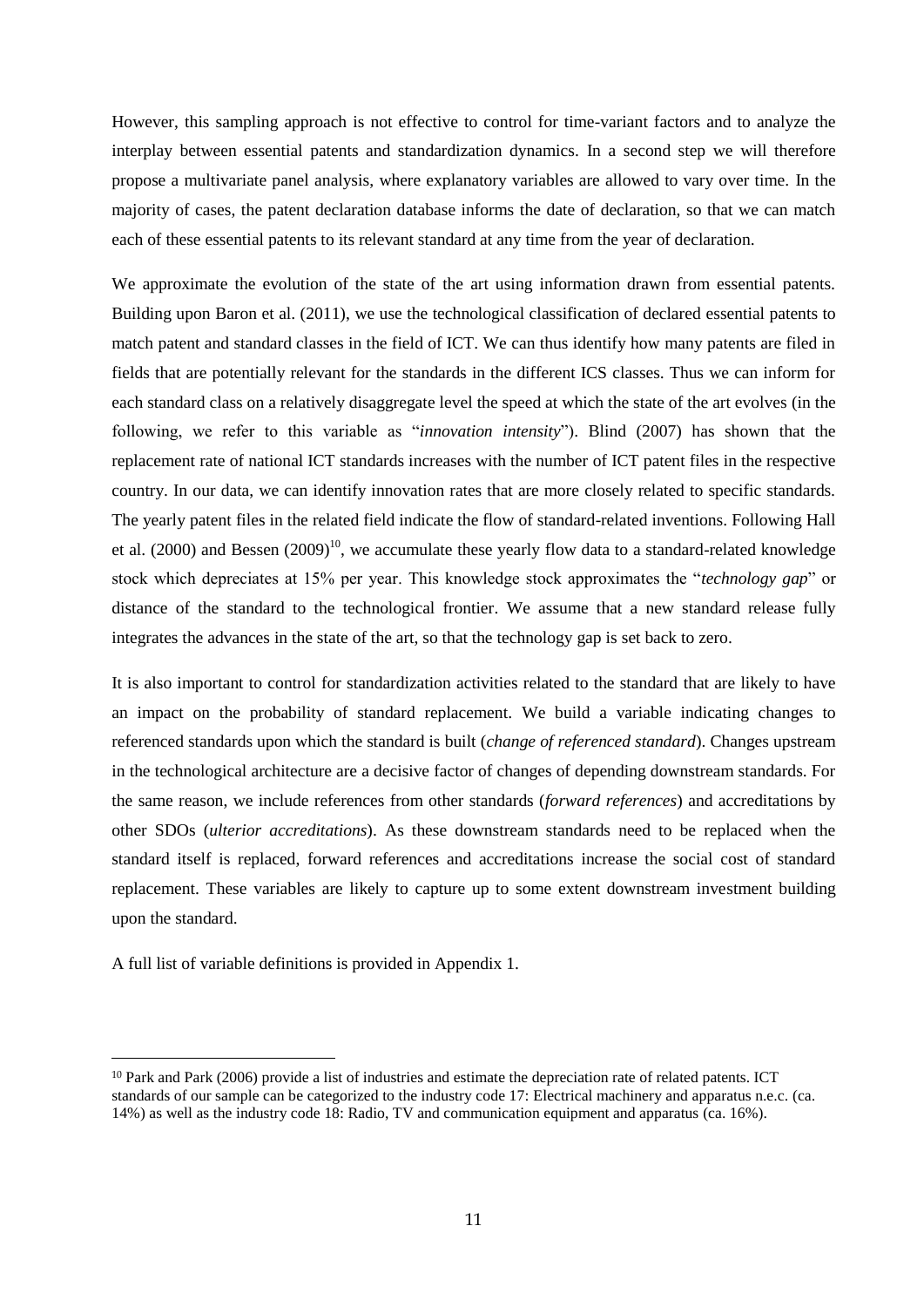#### *Sampling*

-

It is the objective of our analysis to compare standards including essential patents with other standards. However, essential patents are not randomly distributed over the standards in ICT. Many of the factors affecting the likelihood of including essential patents are also likely to have an impact on the duration until standard upgrade and replacement.

We therefore build an appropriate control group in order to be able to present meaningful descriptive statistics. First, we eliminate standards issued before 1988. We then carry through a propensity score matching based upon a broad range of observable fixed standard characteristics. The determinants of the inclusion of essential patents can be classified into three groups: first, several technological variables can be used as indicators of complexity or value. For instance, the number of standard pages is an indicator of the size of the standard, and the technological complexity of the issues that it addresses. Being referenced by other standards in the first years of standard life is an indicator of the relevance of the standard for further technological applications. We use a reference window of four years, by analogy to the common practice of citation windows as indicators of patent significance (Trajtenberg, 1990). Second, technological classes of standards capture whether a standard is in an innovative and patent-intensive field, or rather in less innovative fields, where essential patents are less likely to occur. Third, the issuing SDO has a statistically significant impact upon the likelihood that the standard includes essential patents. This could be due to more or less stringent rules regarding the declaration of IPR, but it could also reflect the fact that standardizing firms target patent-friendlier standard bodies as a forum for a standards project when they own proprietary technology that they wish to have included (Chiao et al., 2007). Appendix 1 presents the results of the regressions through which the propensity scores were calculated, and depicts the repartition of the propensity scores over standards including essential patents and other standards.

Building upon this propensity analysis, we eliminate the observations that have a lower propensity score than the treated observation (standard including essential patents) with the lowest propensity score. We then group the remaining observations into six strata of equal size<sup>11</sup>. Appendix 1 provides details of the calculation of propensity scores and gives an overview how standards are distributed over the different strata. The propensity scores increase with ascending strata numbers. The share of standards including patents increases from strata to strata, reflecting that the model is somehow successful in identifying the factors explaining inclusion of essential patents.

 $11$  According to Caliendo and Kopeinig (2008), five strata are often enough to remove the bias from the data. As our propensity score is very skewed, five strata are not enough to equalize all important variables among control and treated within the strata, but more than six strata would leave us with very small numbers of treated standards in the lower strata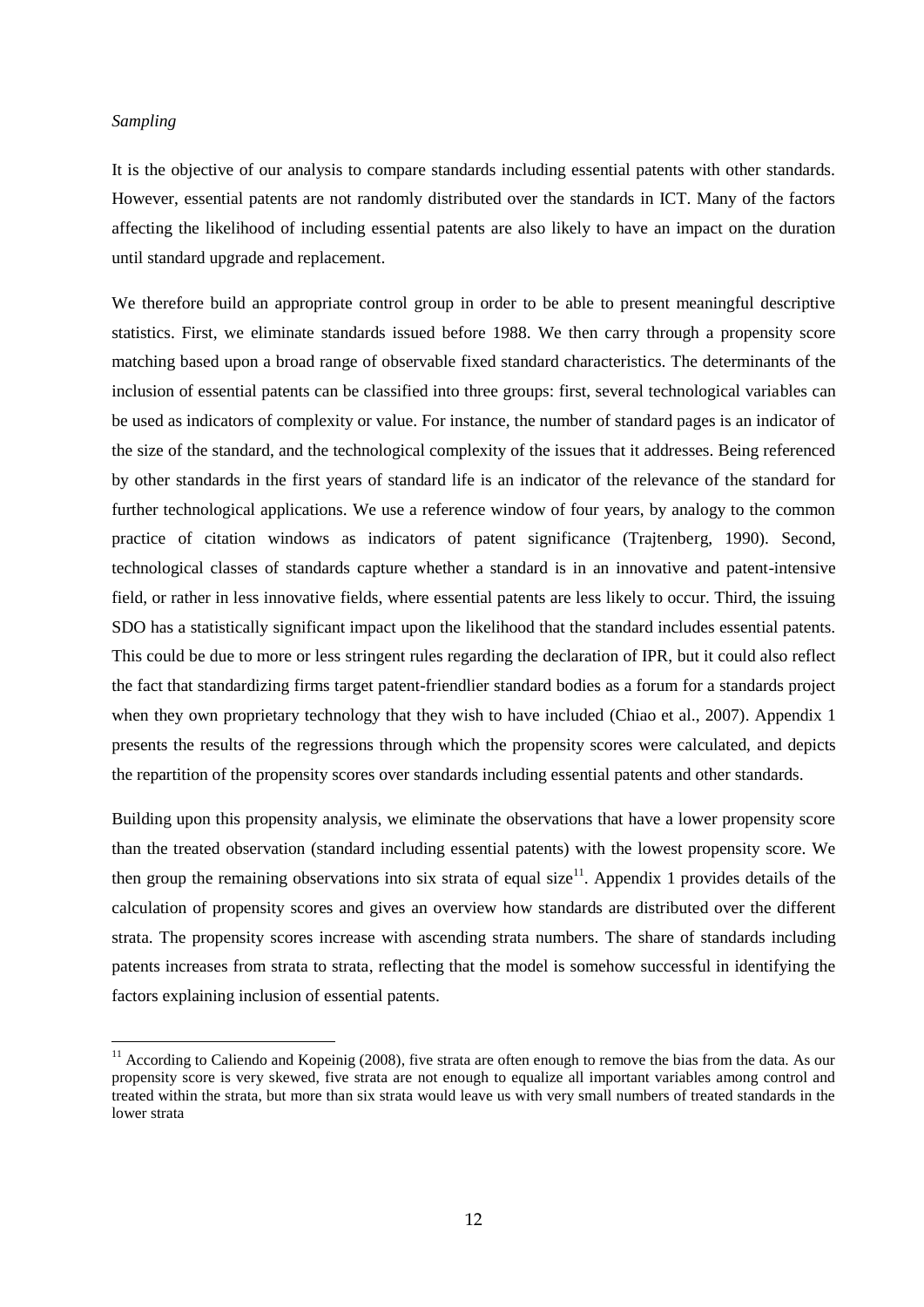### **4. Comparative Analysis**

<u>.</u>

In this section, we will present results of a comparative statistical analysis. We first compare the survival rates of standard versions including essential patents with other standard versions. Figure 2a shows the Kaplan-Meier estimates of the likelihood that a standard version has not been withdrawn by a certain time (indicated in years after release). Survival rates of standard versions including essential patents decrease more rapidly than those of other standard versions (Figure 3a). This figure does however not indicate whether the observed difference is a causal effect of essential patents, or whether essential patents are more likely to be declared for standard versions that would have had lower survival rates anyway. For instance, we could expect that patents are more likely to be declared on more important standards or on standards that are more responsive to technological change. Figure 2b corroborates this concern. Comparing the survival estimates of the different strata (strata 1 with the lowest likelihood of essential patents, strata 6 with the highest), we observe that standards a priori most likely to include essential patents are upgraded more often.



In order to control for this selection effect, we have to make the comparisons within the strata. Table 1 displays results of a log-rank test of equality of survivor functions of standard versions. We observe the withdrawal of 391 standard versions including essential patents. If essential patents had no effect on standard version survival, we would expect only 225 versions to be withdrawn during the observation period. Carrying through the analysis by strata of propensity scores even exacerbates the difference between the observed and expected standard version survival rates $12$ . Significant differences are observed

<sup>&</sup>lt;sup>12</sup> Some observations are excluded because of missing values. Notice also that we excluded all standards with a propensity score that was lower than the lowest score of a standard including patents.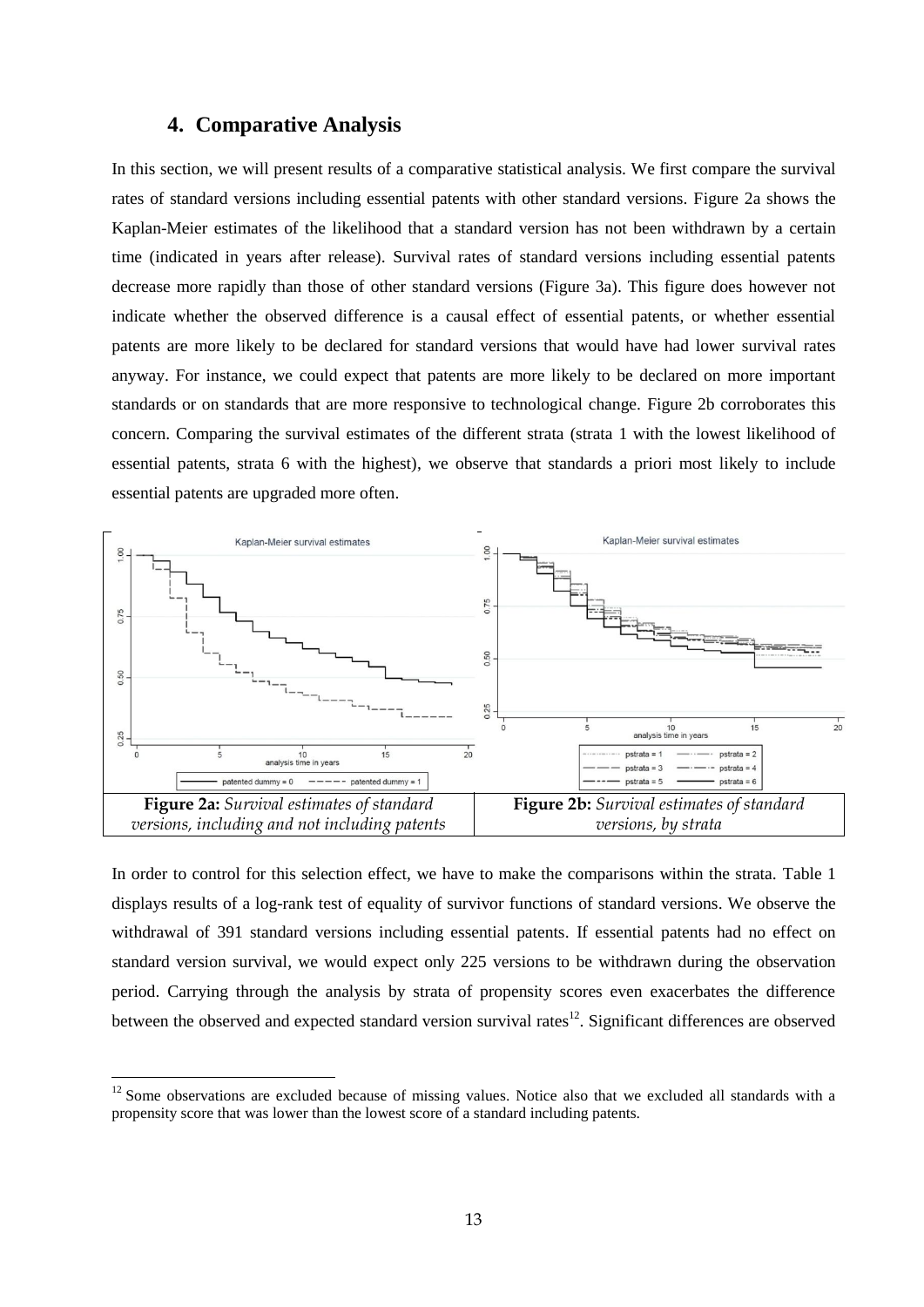within all the strata, except for strata 1 and 2, where numbers of standards including essential patents are very low.

| Version<br>Upgrade |        | Stratified<br>by SDO<br>and ICS | Stratified<br>by 6 PSM<br>strata | Within<br>Strata 1 | Within<br>Strata 2 | Within<br>Strata 3 | Within<br>Strata 4 | Within<br>Strata 5 | Within<br>Strata 6 |
|--------------------|--------|---------------------------------|----------------------------------|--------------------|--------------------|--------------------|--------------------|--------------------|--------------------|
|                    |        |                                 |                                  |                    |                    |                    |                    |                    |                    |
|                    | Events |                                 |                                  |                    |                    |                    |                    |                    |                    |
| Patented           | Obs:   | 391                             | 350                              | 3                  | 14                 | 47                 | 57                 | 79                 | 150                |
|                    | Exp:   | 225.50                          | 192.20                           | 3.20               | 9.55               | 17.16              | 21.25              | 39.07              | 101,98             |
| Non-               | Obs:   | 5147                            | 2131                             | 421                | 473                | 392                | 349                | 250                | 246                |
| patented           | Exp:   | 5312.50                         | 2288.80                          | 420.80             | 477.45             | 421.84             | 384.75             | 289.93             | 294,02             |
| Chi <sub>2</sub>   |        | 140,75                          | 167.29                           | 0.01               | 2.29               | 58.30              | 67.73              | 48.91              | 32.70              |
| Pr>chi2            |        | 0,0000                          | 0.0000                           | 0.9076             | 0.1304             | 0.0000             | 0.0000             | 0.0000             | 0.0000             |
|                    |        |                                 |                                  |                    |                    |                    |                    |                    |                    |

## **Table 1:** *Log-rank tests of equality of version survival functions Standards including and not including patents, by strata, within strata*

We have discussed that standard versions can be withdrawn in cases of either standard upgrade or standard replacement. We will therefore compare the survival rates of standards. The survival time of a standard is defined as the time elapsed between release of the first version and withdrawal of the last version of the standard (standard replacement). We can see on Figure 3a that the survival estimates of standards including patents decrease slower than what can be observed for other standards. On figure 3b, we see the survival estimates by strata. Standards that are – based upon their observable characteristics – least likely to include essential patents (Strata 1 and 2) have significantly lower survival estimates. Patents are thus more likely to be declared on standards with a longer expected lifetime.

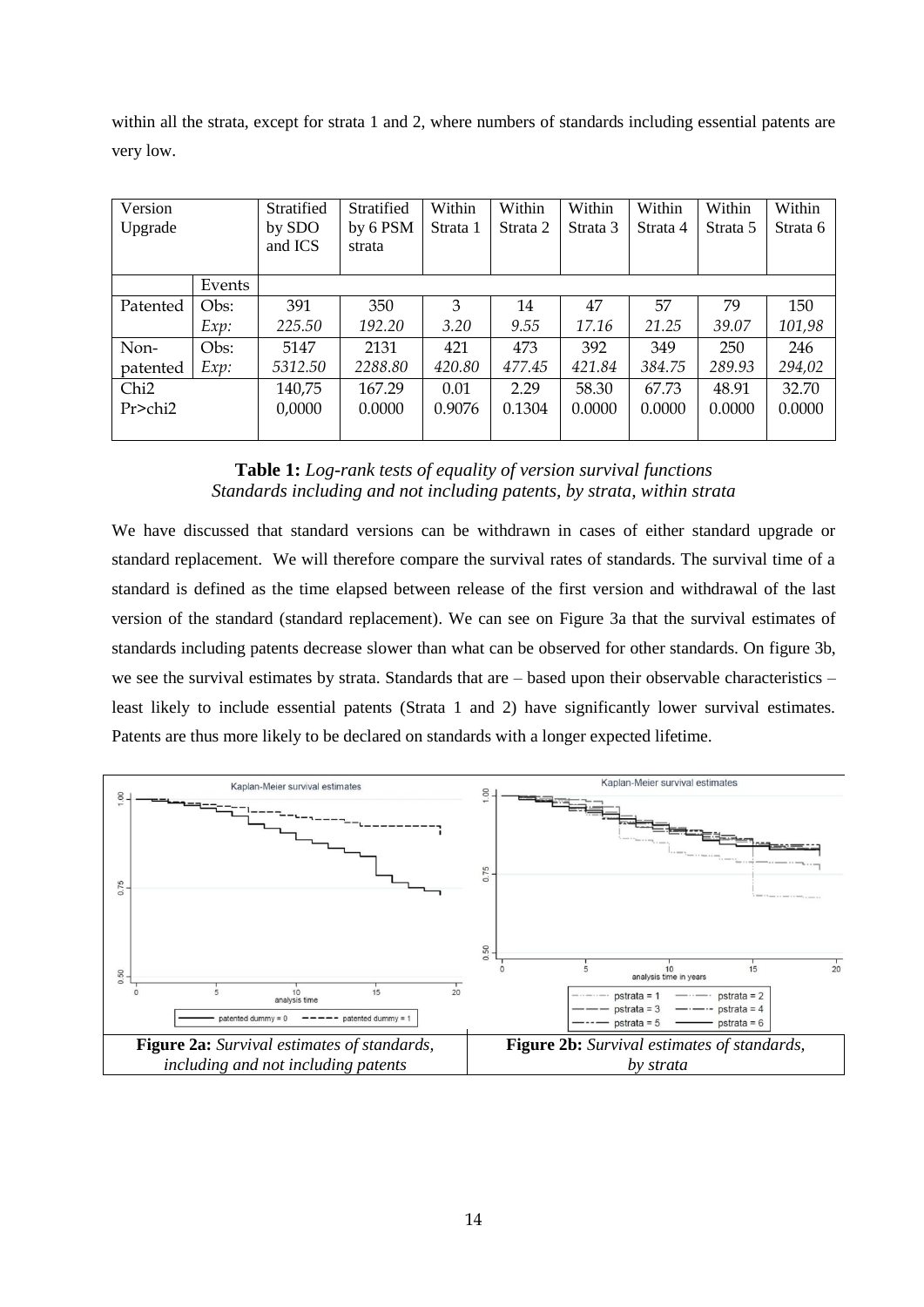To account for this selection effect, we once again carry through the comparison by strata. We observe 22 replacements of standards including essential patents. Had these standards the same survival functions as other standards, we would expect 67 standard replacements. If we carry out the comparisons by strata, we remove the selection bias based upon observables. The number of expected replacements decreases to 42, which is still much higher than the observed 21. There is thus strong evidence for inequality of survivor functions. Differences are statistically significant within strata 5 or 6. The numbers of standards including patents are probably too small in the other strata to yield reliable results.

| Standard<br>Replacement |        | Stratified<br>by SDO<br>and ICS | Stratified<br>by 6 PSM<br>strata | Within<br>Strata 1 | Within<br>Strata 2 | Within<br>Strata 3 | Within<br>Strata 4 | Within<br>Strata 5 | Within<br>Strata 6 |
|-------------------------|--------|---------------------------------|----------------------------------|--------------------|--------------------|--------------------|--------------------|--------------------|--------------------|
|                         | Events |                                 |                                  |                    |                    |                    |                    |                    |                    |
| Patented                | Obs:   | 22                              | 21                               | $\mathcal{P}$      | $\Omega$           | $\overline{2}$     | 5                  | 3                  | 9                  |
|                         | Exp:   | 66.92                           | 41.89                            | 1.17               | 2.61               | 3.25               | 4.73               | 9.93               | 20.21              |
| Non-                    | Obs:   | 1864                            | 714                              | 201                | 150                | 108                | 99                 | 85                 | 71                 |
| patented                | Exp:   | 1819.08                         | 693.11                           | 201.83             | 147.39             | 106.75             | 99.27              | 78.07              | 59,79              |
| Chi <sub>2</sub>        |        | 32.87                           | 12.41                            | 0.61               | 2.67               | 0.49               | 0.02               | 5.48               | 8.34               |
| Pr>chi2                 |        | 0.0000                          | 0.0004                           | 0.4349             | 0.1021             | 0.4818             | 0.8985             | 0.0193             | 0.0039             |

## **Table 1:** *Log-rank tests of equality of standard survival functions Standards including and not including patents, by strata, within strata*

The comparative analysis thus indicates that standard versions including essential patents have a shorter expected lifetime, while standards including essential patents have a longer expected lifetime than comparable standards. These findings are consistent with our two hypotheses: essential patents induce more frequent standard upgrades, while reducing the likelihood of standard replacement.

Standards including essential patents have significantly higher survival rates in all SDOs except IEC. The number of IEC standards including essential patents is very low, and only two IEC standards including essential patents have been withdrawn in the observation period. Also the difference regarding standard versions does not seem to depend upon the identity of the issuing SDO. The survival rate of standard versions including essential patents is significantly lower for all standard bodies with a large number of standards including essential patents. There are no significant differences only in the groups of standards issued by ITU-R and ISO.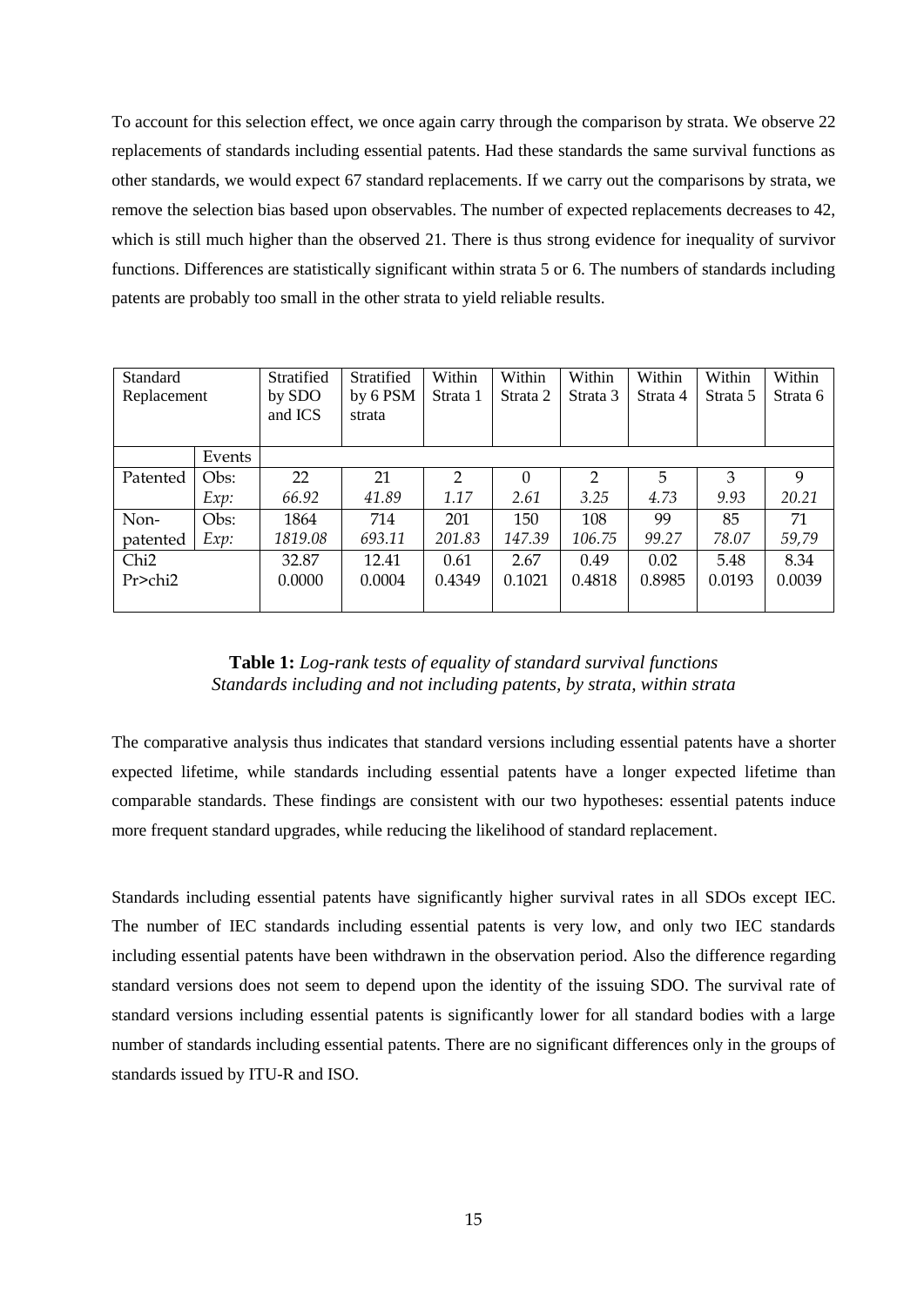#### *Robustness analysis*

<u>.</u>

The stratified analysis removes the bias based upon observable standard characteristics. We might worry that the remaining, unobservable explanatory factors of patent declaration could also have an influence on standard upgrades and replacements. Our matching of standards based upon the technological class or the issuing SDO, while ruling out that these observable factors affect the comparability of standards, could actually have increased the difference between standards in terms of unobservable characteristics. If standards in patent-intensive technologies and issued by patent-friendly SDOs nevertheless do not include any essential patents, they are likely to be different in some other, unobservable respect from standards actually including patents. For instance, we risk comparing important standards with less important standards. If our control variables are unable to control for these factors, it might be preferable to compare standards including essential patents with other standards that do not include essential patents because of observable characteristics, such as the technological field or the issuing SDO.

Based upon this reasoning, we can construct three different control groups. The first group includes the standards in the same technological field (ICS) as standards including essential patents (list in Appendix 2), but issued by SDOs having few declarations of patents (ITU-R, ISO and IEC, see Appendix 2). The second group includes standards in ICS with few patents, but issued by SDOs issuing many standards including patents (ITU-T, JTC1 and IEEE). The third group consists of standards in patent-intensive ICS issued by SDOs with many essential patents. The latter group is over-represented in the upper strata of the comparative analysis, but might be a bad control group based upon unobservable standard importance or commercial relevance. No control group is perfect. But each control group is different from the standards including essential patents for a different reason, and having several control groups allows us analyzing whether our control variables account for the unobserved biases (Rosenbaum, 1987).

Comparing survival estimates between the group of standards including patents and the three control groups, we find very significant differences not only between our standards of interest and the controls, but also among control groups. If however we stratify by the technological indicators used in the propensity score estimation (including the share of IT and Telecom standards and the years of standard release) statistically significant differences among control groups disappear (see Appendix 2). This indicates that these variables can account for the relevant bias in the data (Rosenbaum, 1987). Even accounting for the technological characteristics of standards, differences between standards including essential patents and the controls remain strongly significant $1<sup>3</sup>$ .

 $13$  Applying the analysis to standard upgrade, we find that the bias is X-adjustable between the samples of standards issued by the same SDOs (in patent-intensive or other technological fields). Other SDOs upgrade their standards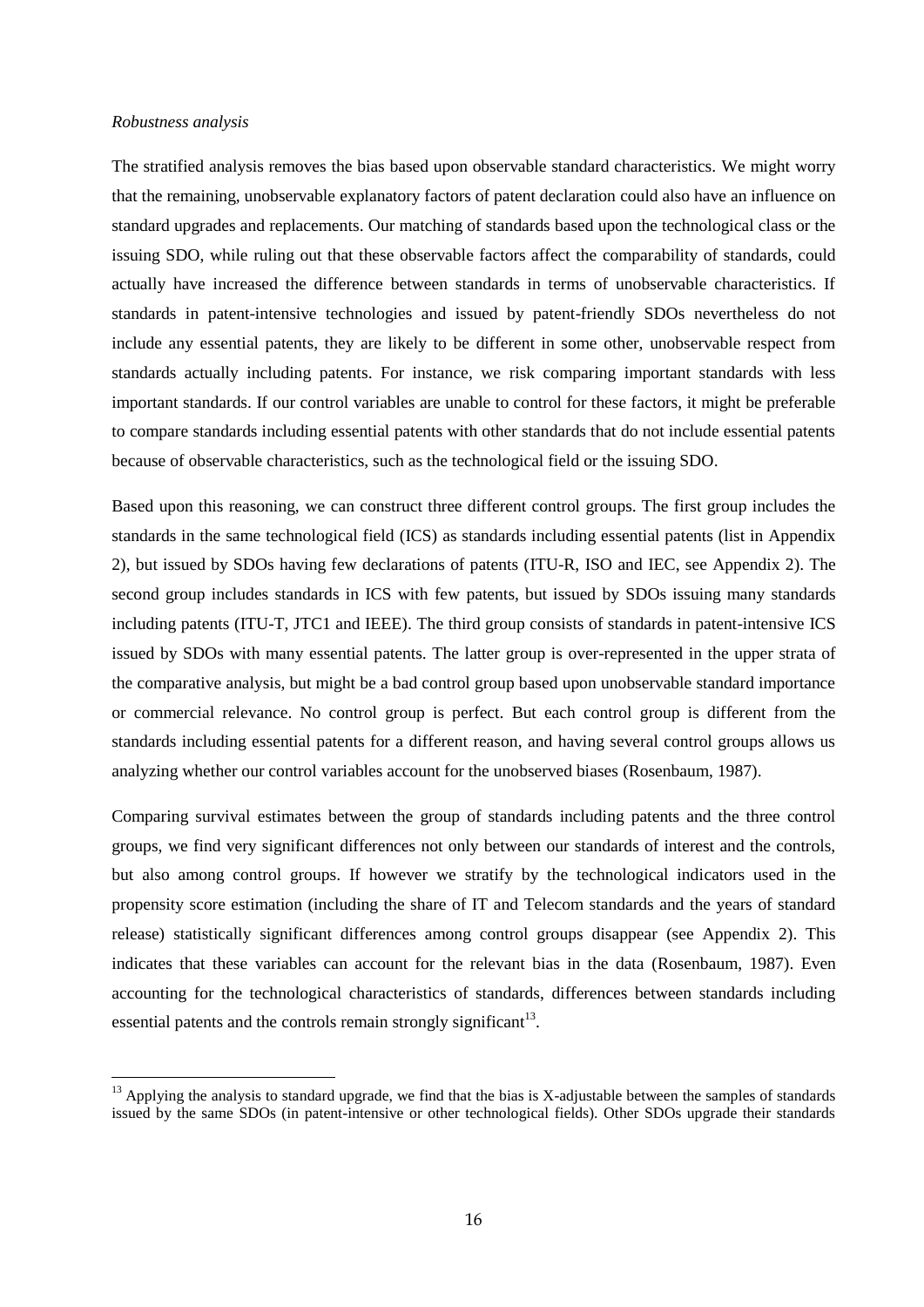## **5. Multivariate Panel Analysis**

#### *Estimation*

<u>.</u>

The comparative analysis has revealed that standards including essential patents are less likely to be replaced, but more frequently upgraded. We will next proceed to an econometric analysis. This research framework allows us analyzing the effects of essential patents on standard upgrades and standard replacement, as well as the interactions between the rates of standard upgrades and standard replacements. First, on the version level, we estimate the risk of the version to be withdrawn (model 1). Analysis time in this setting is time elapsed since version release, and the estimated failure of the observation is withdrawal of the standard version. The withdrawal of a standard version can be explained either by standard upgrade or standard replacement. We can then differentiate between the effects of essential patents on the competing risks of standard upgrade and standard replacement (model 2). The two events exclude each other, and we speak of competing risks. SDOs face a choice between upgrade and replacement. We will analyze separately this choice using a logit model (model 3): conditional upon a version being replaced, we analyze how essential patents affect the likelihood of standard replacement rather than upgrade.

The effects of patents on standard replacement can then be studied on the standard level (model 4). In contrast to the previous analysis, the unit of observation is the standard, and observation time is from the release of the first until withdrawal of the last version. In model 5, we take into account releases of the different versions as events affecting the survival rate of the standard. It is possible to analyze the risk of standard replacement using two different ways of controlling for upgrades: first, we introduce a variable counting the number of upgrades. Second, we include a variable indicating the time elapsed since the last upgrade. As the time elapsed since first release of the standard is used for the baseline hazard, this version age variable indicates the effect of failure to upgrade on the risk of standard replacement. The comparison between Models 4 and 5 allows estimating whether controlling for upgrades captures the effect of essential patents on standard replacement.

The effect of the variables is tested using a Cox model, a semi-parametric survival analysis. In the Cox model, the likelihood of withdrawal (hazard) is estimated year by year, conditional upon the fact that the version or standard has not already been withdrawn. The estimated hazard is a multiplicative of a baseline hazard  $h_0(t)$ , varying over time, and the covariates multiplied by constant coefficients:

less often, even accounting for technological characteristics. This leaves us with two valid control groups, displaying very significant differences with the standards including patents (Appendix 3, Table 13).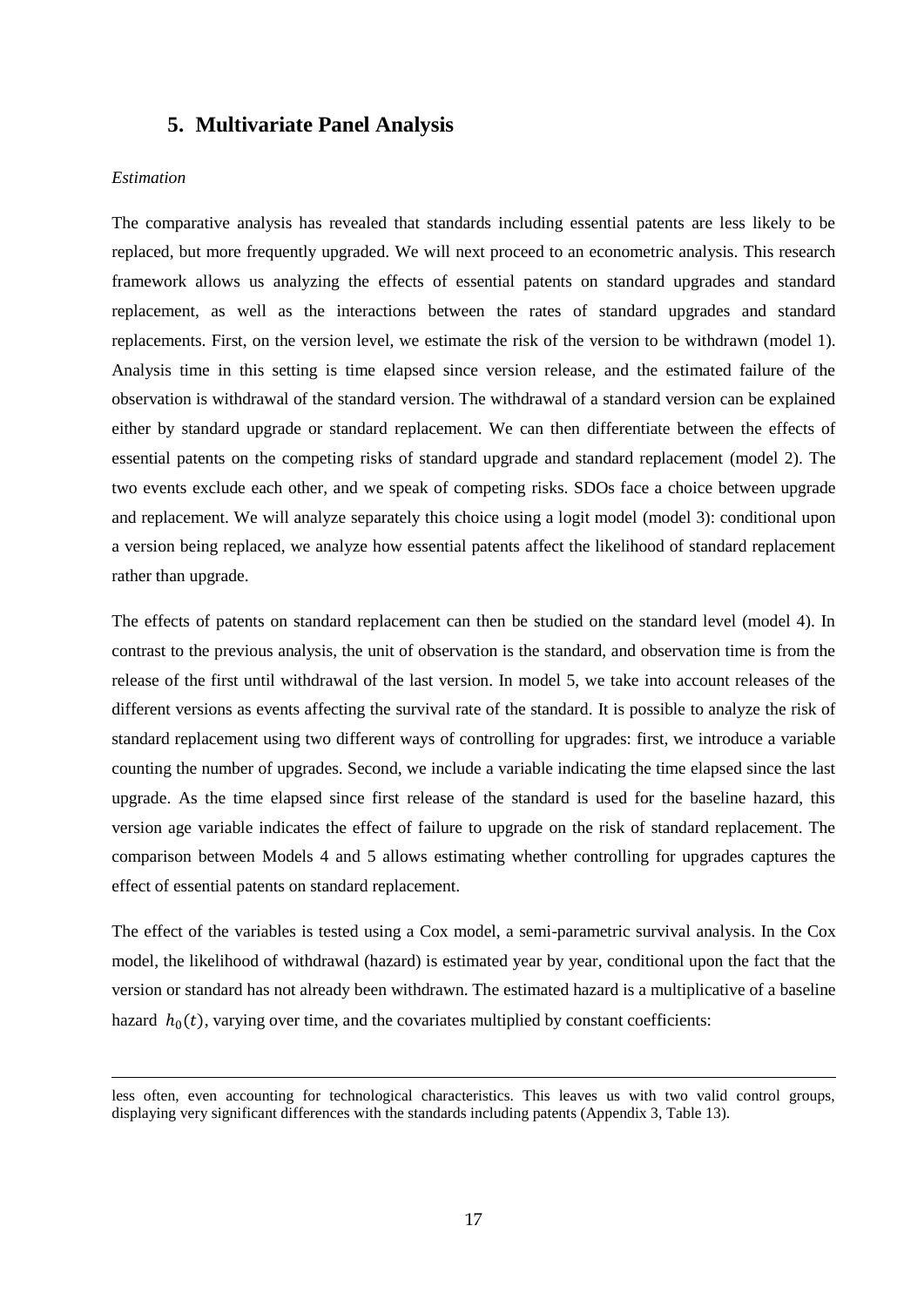$$
h(t|x_{j,t}) = h_0(t) \times \exp[\hat{x}_{j,t}\beta_x]
$$

 $h_0(t)$  and covariates  $x_{j,t}$  are allowed to vary over time, but estimated coefficients  $\beta_x$  are constant over the time of observation. The Cox model therefore rests upon the Proportional Hazard (ph) assumption that the real effect of the covariates is independent of the observation time. We are unwilling to make this assumption for several factors expected to have important and not necessarily linear effects on the timing of standard withdrawal. This is the case for the issuing SDO, the technological field, and the period of standard release. In order to control for these factors, we use stratified survival analysis. In stratified survival analysis, the observed individuals *j* are classified into strata *j*. The baseline hazard rate is allowed to vary between the strata, but the effect of the explanatory variables is jointly estimated in all strata. We stratify jointly by SDO, ICS class and cohorts of standards released before and after 2001.

$$
h(t, i, x_{j,t}) = h_0(t|i) \times \exp(\mathfrak{X}_{j,t} \beta_x)
$$

The remainder of the variables is included as covariates  $x_{j,t}$  in the Cox model. We test for the functional form of the variables using the residuals of a stratified null model. It results that the count of forward and backward references has non-linear effects on withdrawal rates, and we transform these variables in log. For the remaining variables, we see no indication of non-linear effects. We then estimate Cox models including all variables and interaction terms between variables and observation time. Insignificant interaction terms and variables are progressively dropped. Finally we test the ph hypothesis for all the chosen models. Even including interaction terms, these tests reject the ph hypothesis unless we further stratify the sample. We therefore stratify standards by ranges of standard size (number of pages), and standard versions by their position in the series of successive versions (e.g. first or second version etc).

The effect of patents can be estimated in various ways. First, we test for the effect of including essential patents or not. This is done via a dummy variable which is one if at least one essential patent has been declared ("Patented"). Second, we count the number of patents declared over time, and include this count as a second explanatory variable ("Patents cumulative"). The results are presented in Table  $3<sup>14</sup>$ . We report hazard rates, which can be obtained from the estimated coefficients as  $hr_1 = \exp[\hat{E}\beta_1]$ . The hazard rate of *patented* can then be interpreted as the factor by which the hazard of version withdraw or replacement is multiplied if a standard includes essential patents, all other variables being held constant:

$$
hr_{patternted} = \frac{h_0(t|i) \times \exp[\mathfrak{X}_{j,t}\beta_x + \beta_{patternted}]}{h_0(t|i) \times \exp[\mathfrak{X}_{j,t}\beta_x]}
$$

<u>.</u>

<sup>&</sup>lt;sup>14</sup> The number of subjects at risk reported by the competing risk model is twice the number of standard versions, as each version faces two different risks. In the logit model, SDO and technology fixed effects are controlled for using dummy variables (coefficients not reported)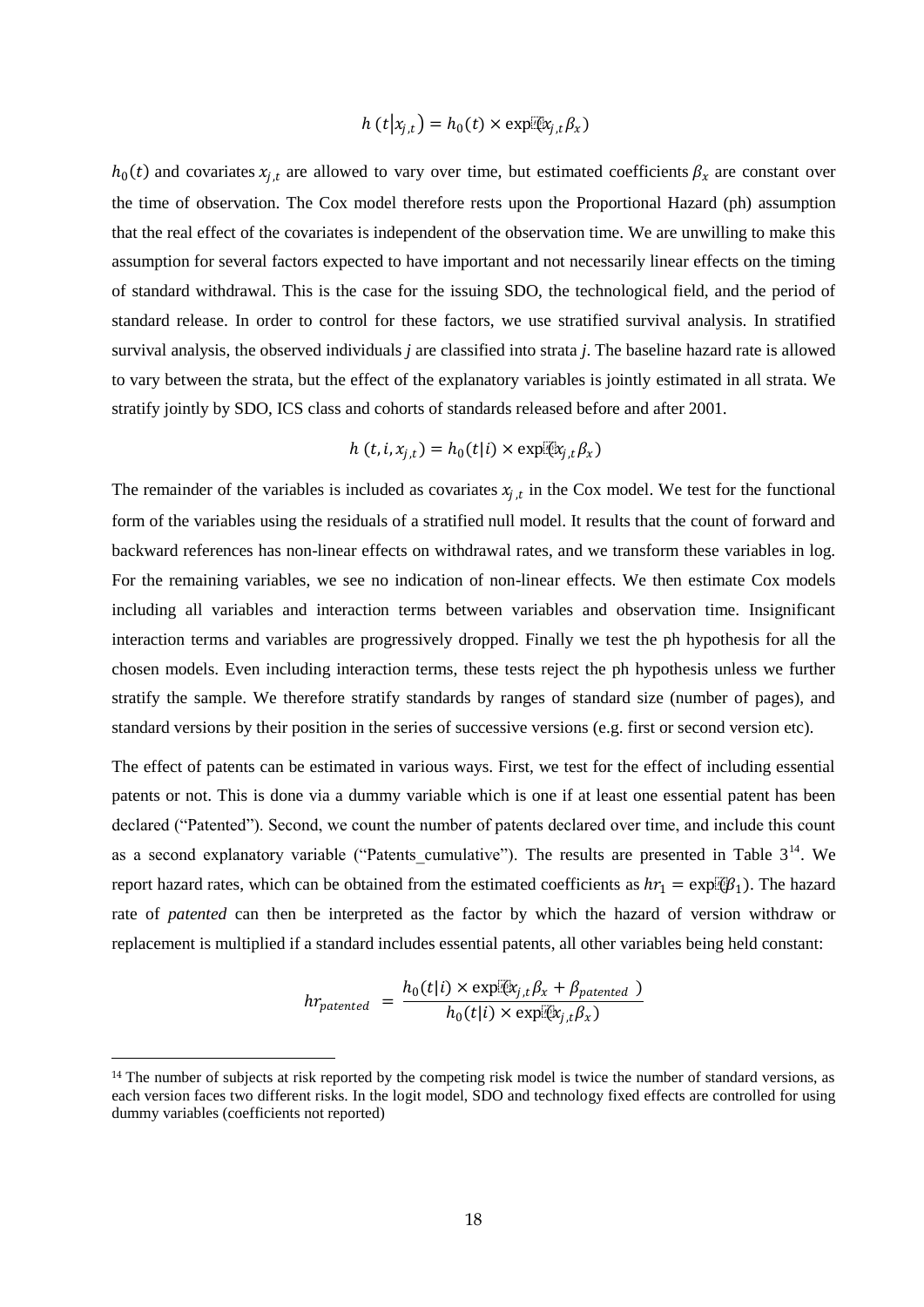|                         |              | Version survival | Replacement<br>vs Upgrade |             | Standard survival       |
|-------------------------|--------------|------------------|---------------------------|-------------|-------------------------|
|                         | Model 1      | Model 2          | Model 3                   | Model 4     | Model 5                 |
|                         | Cox          | Competing        |                           | Cox         | Cox                     |
| Variable name           | Regression   | risk Cox         | Logit                     | regression  | regression              |
| Patented                | $1.41036***$ |                  | $-1.26969***$             | $0.39669**$ | 0.43528**               |
|                         | z: 3.62      |                  | $z: -2.61$                | $z: -2.22$  | $z: -1.99$              |
| Patented*               |              | 3.70638***       |                           |             |                         |
| Upgrade                 |              | z: 6.60          |                           |             |                         |
| Patented*Re-            |              | $0.02290***$     |                           |             |                         |
| placement               |              | $z: -5.85$       |                           |             |                         |
| Patented*               |              | 0.92696*         |                           |             |                         |
| Upgrade_age             |              | $z: -1.85$       |                           |             |                         |
| Patented*Re-            |              | $1.34151***$     |                           |             |                         |
| placement_age           |              | z: 3.69          |                           |             |                         |
| Patents cumulative      | 1.00207      | 1.00214          | $-0.02486$                | 0.98842     | 0.98697                 |
|                         | z: 1.33      | z: 1.34          | $z: -0.73$                | $z: -0.70$  | $z: -0.78$              |
| Technology gap          | 0.48055*     | $0.52004*$       | $-0.12399$                | 0.89398     | 0.63356                 |
|                         | $z: -1.83$   | $z: -1.67$       | z: -0.68                  | $z: -0.51$  | $z: -0.98$              |
| Technology              | 1.10171*     | 1.09155*         |                           | 1.04837**   | 1.00752                 |
| gap_age                 | z: 1.84      | z: 1.69          |                           | z: 2.03     | z: 0.14                 |
| Innovation Intensity    | 3.03448      | 2.87475          | 1.34117*                  | 0.16776     | 0.41715                 |
|                         | z: 1.33      | z: 1.28          | z: 1.82                   | $z: -1.50$  | $z: -0.65$              |
| Innovation              | 0.98418      | 0.99139          |                           | 1.69143***  | $1.81033***$            |
| Intensity_age           | $z: -0.12$   | $z: -0.07$       |                           | z: 3.10     | z: 3.21                 |
| log(Backward            | $0.90803***$ | 0.90924***       | $-0.04919$                | $0.85831*$  | 0.86837*                |
| references)             | $z: -3.08$   | $z: -3.00$       | $z: -0.62$                | $z: -1.89$  | $z: -1.76$              |
| Change of refe-         | 1.01430      | 1.01369          | $0.20009***$              | 1.58315***  | $1.61017***$            |
| renced standard         | z: 0.27      | z: 0.26          | z: 3.26                   | z: 7.45     | z: 8.00                 |
| Change of referenced    | 1.06194***   | 1.06241***       |                           |             |                         |
| standard_age            | z: 4.88      | z: 5.01          |                           |             |                         |
| log(Forward             | 1.06194***   | $1.21710***$     | $-0.50629***$             | $0.79521**$ | $0.77905**$             |
| references)             | z: 5.31      | z: 5.50          | $z: -5.46$                | $z:-2.20$   | $-2.29$                 |
| Ulterior accreditations |              |                  | 0.13872                   | 1.18583***  | 1.16642***              |
|                         |              |                  | z: 1.54                   | z: 3.14     | z: 3.14                 |
| accreditations          |              |                  | $-0.02306**$              | 0.97708***  | $0.98025**$             |
| age                     |              |                  | $z: -2.44$                | $z: -2.92$  | $-2.38$                 |
| Number of pages         |              |                  | $-0.00163**$              |             |                         |
|                         |              |                  | $z: -1.99$                |             |                         |
| ICS width               |              |                  | 0.89885*                  |             |                         |
|                         |              |                  | z: 1.85                   |             |                         |
| Year                    | 0.96885***   | 0.96985***       | $-0.00743$                | 1.04108     | 1.04724                 |
|                         | $z: -2.99$   | $z: -2.93$       | $z: -0.32$                | z: 1.31     | z: 1.53                 |
| Version                 |              |                  | $0.18618**$               |             | $2.441\overline{56***}$ |
| Age                     |              |                  | z: 2.01                   |             | z: 4.29                 |
| Version                 |              |                  |                           |             | 0.97290***              |
| Age_Sq                  |              |                  |                           |             | $-2.85$                 |
| Version number          |              |                  | $-0.02016$                |             | 6.64184**               |
|                         |              |                  | $z: -0.18$                |             | 2.38                    |
| Version                 |              |                  |                           |             | 0.71194**               |
| number_Sq               |              |                  |                           |             | $-2.01$                 |
| Subjects                | 4671         | 9342             | Cons: 10.064              | 3551        | 3551                    |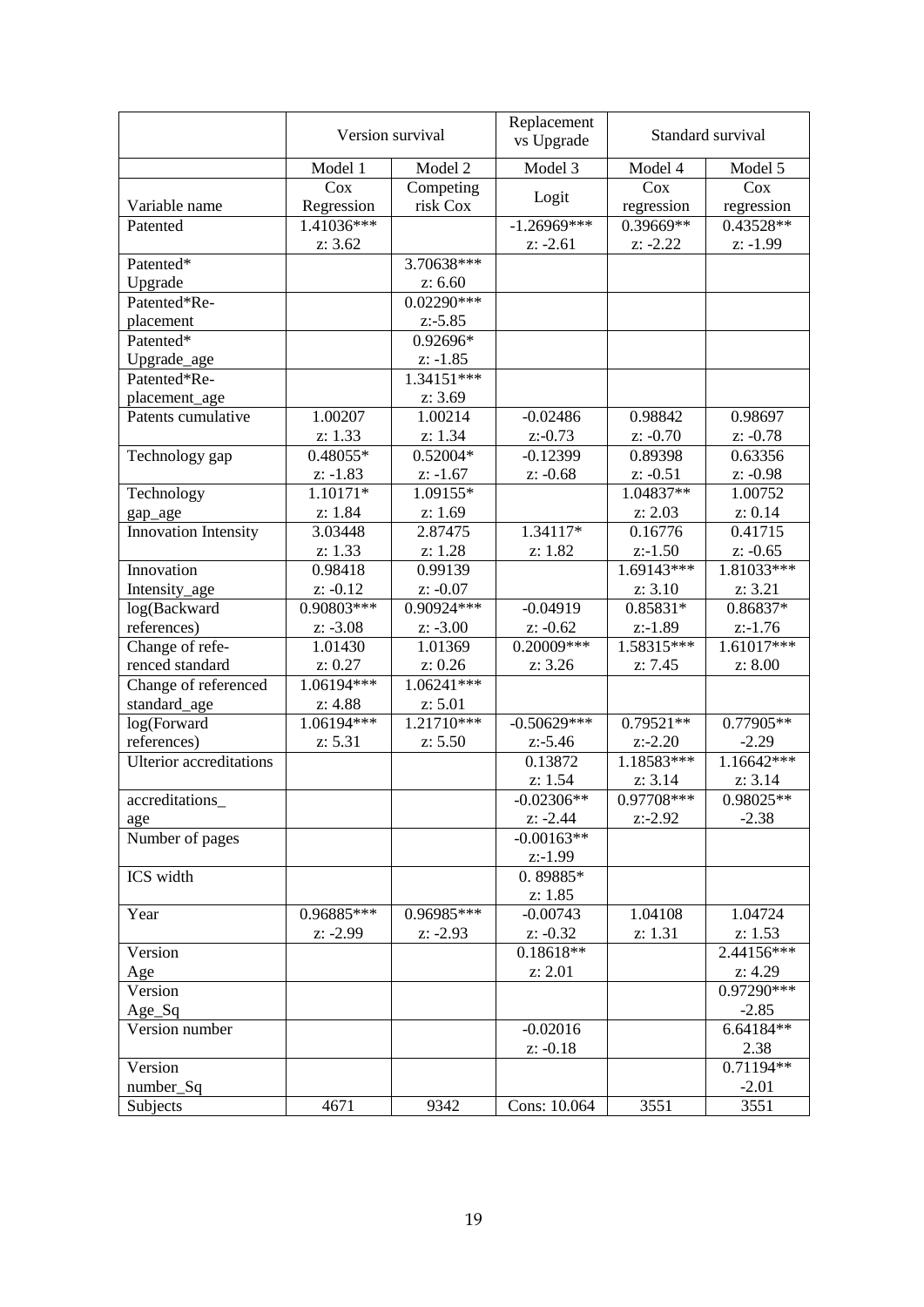| <b>Failures</b>            | 1709        | 1709                     | Obs: 1399              | 367                      | 367          |
|----------------------------|-------------|--------------------------|------------------------|--------------------------|--------------|
| chi2                       | 217.91      | 372.84                   | 267.00                 | 119.28                   | 155.61       |
| Log-likelihood             | -5343.9173  | $-6422.0711$             | R <sub>2</sub> :0.3152 | $-1014.5515$             | $-1005.7632$ |
| <b>Proportional Hazard</b> | Chi2: 16.35 | Chi <sub>2</sub> : 13.76 |                        | Chi <sub>2</sub> : 12.92 | Chi2: 19.20  |
| test                       | Pr: 0.1285  | Pr: 0.4681               |                        | Pr: 0.3751               | Pr: 0.2585   |

**Table 3:** *Results of the multivariate panel analysis. Results of Models 1,2, 4 and 5 display hazard rates. Models 1 and 2 are stratified by SDO, ICS, cohort and version number, Models 4 and 5 by SDO, ICS, cohort and standard size range.*

#### *Results*

<u>.</u>

The econometric results confirm our hypotheses and descriptive findings. First, we confirm Hypothesis 1: the inclusion of essential patents reduces the survival rate of standard versions, meaning that standards with patents are upgraded more frequently (model 1). This effect is significant and sizeable: the inclusion of essential patents increases the rate at which standard versions are replaced by more than 40%. We then analyze the survival rate of standard versions distinguishing between the two competing risks of standard upgrade and replacement. We find that essential patents have very different effects on the two different risks: the inclusion of essential patents strongly increases the likelihood of upgrade, but strongly reduces the risk of standard replacement (model 2). Both of these effects however decrease with the age of the standard version. We then directly model the choice between upgrade and replacement (model 3). Conditional upon a standard version being withdrawn, the inclusion of essential patents significantly increases the likelihood of the version being replaced by a new version of the same standard.

Essential patents lead to withdrawing standard versions more often, but also increasing the likelihood of choosing standard upgrade rather than replacement. The resulting net effect on the survival rate of standards is unclear. We therefore estimate the effect of essential patents on the hazard of standard replacement and confirm Hypothesis 2: Essential patents reduce the likelihood of standard replacement (model 4). This effect as well is significant and sizeable: holding constant other variables, the inclusion of essential patents reduces the rate of standard replacement by 60 %. As discussed, one potential explanation for this finding is that more frequent upgrades delay the obsolescence of standards and therefore reduce the risk of standard replacement. Models 1 and 2 have confirmed that the inclusion of essential patents increases the rate of standard upgrades. Model 5 furthermore confirms that a standard upgrade temporarily reduces the risk of standard replacement. This can be seen from the fact that the risk of standard replacement increases with version age<sup>15</sup>, while controlling for the baseline age effect.

<sup>&</sup>lt;sup>15</sup> The effect of version age is non linear, but the risk of standard replacement strictly increases with version age over the first 16 years of the version lifetime. The longest observed version lifetime in the sample is 19 years.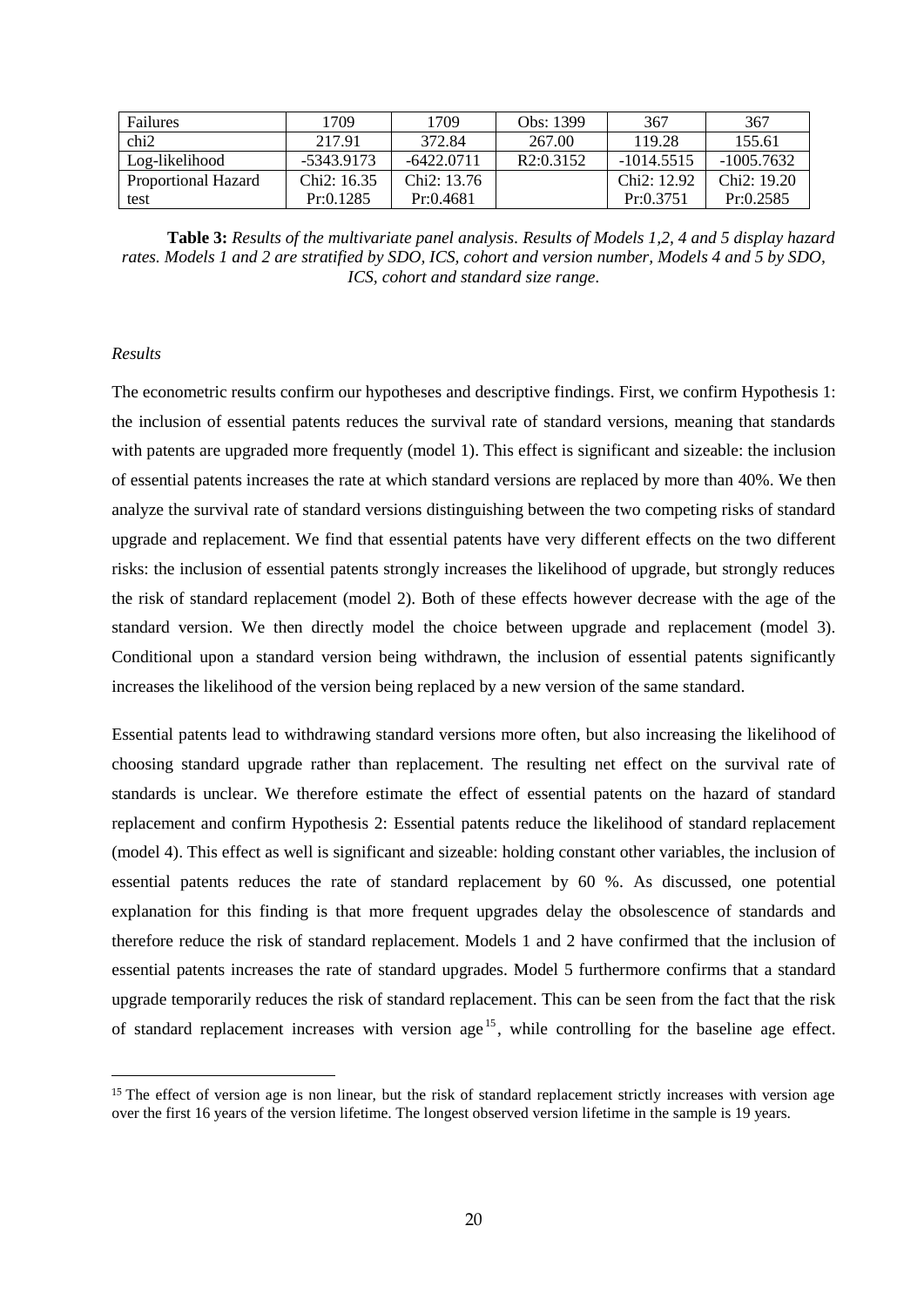However, controlling for standard upgrades only slightly reduces the magnitude and significance of the effect of essential patents on standard replacement (model 5).

#### *Discussion*

The results show that essential patents increase the rate of standard upgrades, but reduce the rate of standard replacement. The inclusion of patented technology into a standard provides the holder of essential patents with incentives to regularly invest in further improvements of the standard. Arguably, one main incentive for the holder of essential patents to invest in improving the standard is to prevent standard replacement by keeping the standard up to date. However, this mechanism only accounts for a small part of the observable effect of essential patents on the rate of standard replacement.

These findings indicate that essential patents contribute to reduce the rate of standard replacement also through other mechanisms. Earlier findings (Simcoe, 2012) show that higher commercial stakes in standardization slow down the development of new standards. This effect is arguably much stronger for the replacement of existing standards. We argue that essential patents on a standard raise the standardizing firms' resistance to radical changes of the standard excluding patented technological components. This argument corroborates suspicions that essential patents increase inertia of technological standards. In contradiction with widespread concerns about the negative effects of patent thickets, we do however not find any evidence that the evolution of standards is affected by the number of essential patents. Indeed, the only significant effect is the difference between standards including at least one patent, and those not including any essential patents.

There are also other, complementary explanations for the effects of essential patents on the rate of standard replacement. As has been argued by Liebowitz and Margolis (1995) and Katz and Shapiro (1986), holders of proprietary standard components have an incentive to sponsor standard adoption and complementary investments. If the installed base of a standard and the value of complementary assets increase, the social costs of switching to a new standard also increase. We do not directly observe standard adoption. However, we can use the number of references made to the standard by more recent standards as indicators of technological investment building upon the technological basis incorporated into the standard. Using forward references as a proxy, we find that downstream investment building upon a standard reduces the risk of standard replacement. For instance references by ulterior standards strongly increase the likelihood of choosing standard upgrade rather than standard replacement. This finding corroborates our hypothesis that standard upgrades generate less problems of backward compatibility. If the number of applications building upon a standard increases, the cost of backward incompatibility increases, making standard replacement increasingly unattractive.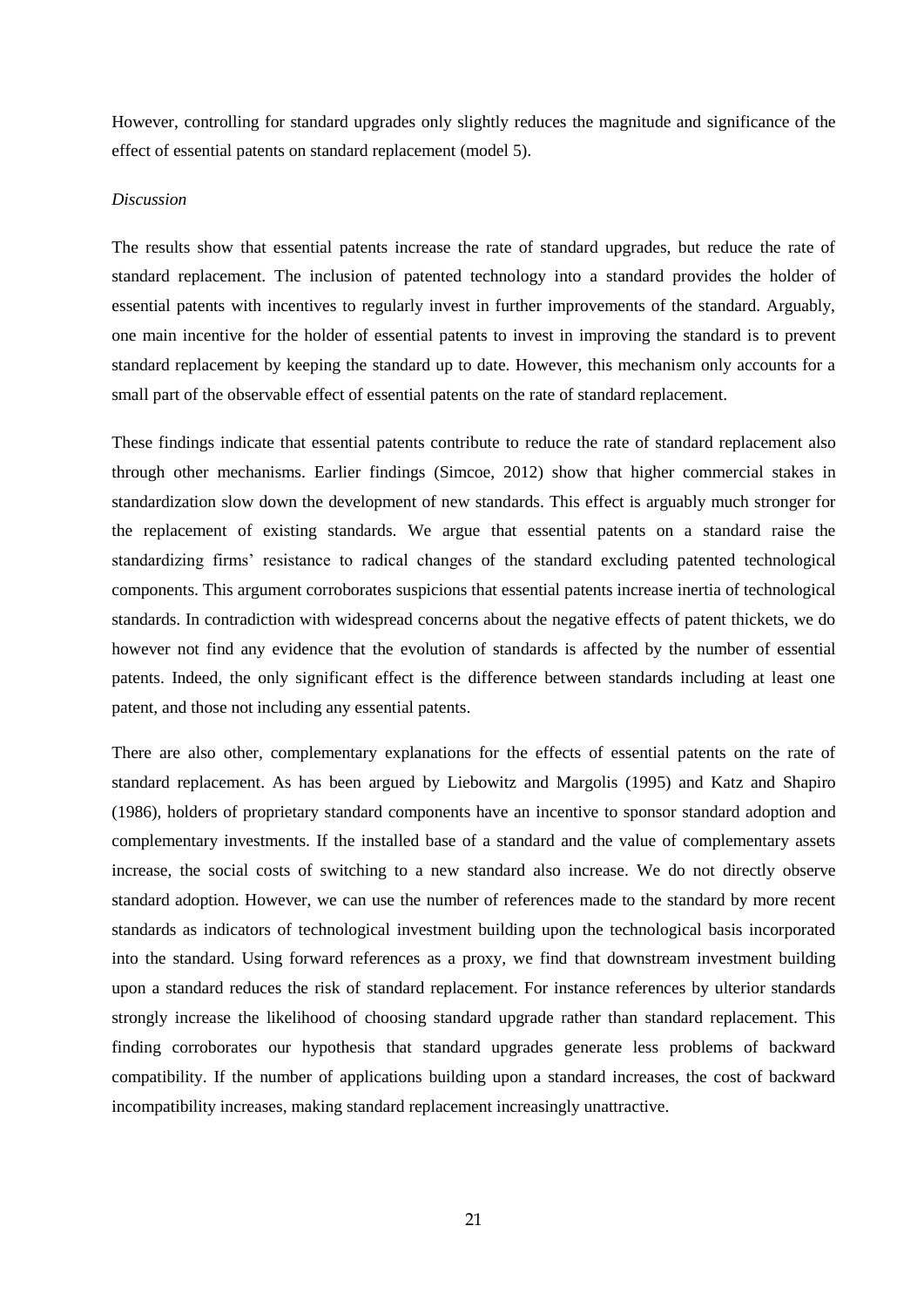The analysis of the other control variables reveals that our model is able to capture key aspects of our analytical framework. We already confirmed in the comparative analysis that our control variables capture a significant part of the heterogeneity between standards. The panel analysis now also reveals that our variables capture well the time-varying effects on standard evolution. The likelihood of standard replacement is strongly associated with the "*technology gap*", the weighted stock of patents filed in the broader field over the years since the last standard release. The technological gap has no effect on very early standard replacement, but its effect strongly increases over standard age, and the average sample effect is positive and significant. This indicates that standard replacement indeed responds to progress in the field of science and technology. We also find that strong related technological progress ("*innovation intensity*") induces standardizing bodies to choose standard replacement rather than upgrade. This finding could indicate that standard upgrades are a less effective means of catching up with the technological frontier. The latter argument is important, as we have seen that essential patents induce a substitution of standard upgrades for standard replacement.

We also find strong evidence for significant interdependence of standards. Backward references to other standards strongly reduce the risk of standard replacement. This indicates that a standard building upon a more comprehensive architecture of other standards is less at risk of being replaced. If a referenced standard is replaced or upgraded ("*Change of referenced standard*"), there is however a very strong pressure to upgrade or replace the referencing standard as well.

## **Conclusion**

We have presented empirical evidence that essential patents reduce the likelihood of standard replacement. This finding could indicate that essential patents lead to frictions in standardization, for instance because owners of essential patents oppose to changes in the standard that exclude their patents from the standard. We also discussed extensively the hypothesis that essential patents lead to more frequent upgrades of the standard, which would in turn delay standard obsolescence. While the inclusion of essential patents indeed increases the rate of standard upgrades, this effect alone is not sufficient to explain why standards including essential patents are less likely to be replaced. We further show that the effect of essential patents, even controlling for the rate of standard upgrade, is positively connected to a longer existence of standards.

Nevertheless, we would not argue based upon the presented evidence that essential patents lead to an inefficient lock-in of outdated standards. Indeed, essential patents seem to have a positive effect on the rate of standard upgrades. We have argued that these standard upgrades do not entail replacement of standard components, explaining why essential patents could induce standardizing firms to substitute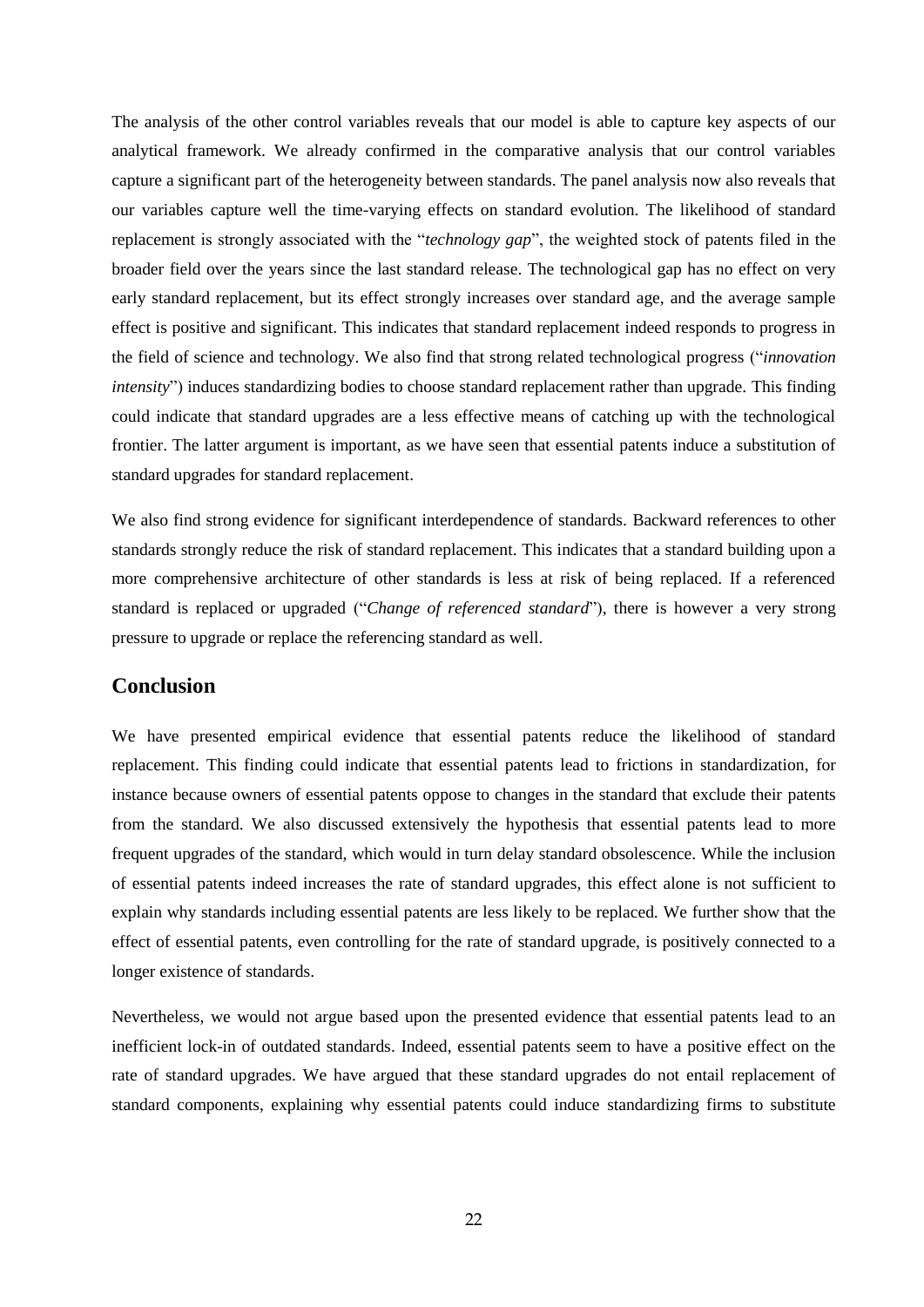standard upgrades for standard replacements. Essential patents do however not only induce standardizing firms to substitute standard upgrades for replacements, but also to overall increase the rate at which they revise standards (the sum of upgrades and replacements increases). The latter part of the finding can be explained by the fact that essential patents provide incentives for at least some standardizing firms to regularly invest into the standard in order to increase its value and associated royalty revenue, and to shield the standard from technological rivalry and replacement.

These findings have important implications for management and policy. For standard adopters, we argue that essential patents reduce the technological uncertainty associated with the adoption of a new standard. Users of a standard including essential patent benefit from increasing technological capacities through continuous improvements building upon a stable technological basis. Patents may thus signal the commitment of standard setting firms to continuously advance the standard. Furthermore, essential patents reduce the risk of standard replacement, thereby avoiding the loss of sunk investment in standard implementation. These beneficial effects should be weighed against the managerial risks arising from uncertainty about future levels of royalties.

For standard makers, the effects of essential patents can be controversially discussed based upon the presented evidence. Essential patents induce more frequent standard upgrades, but also inhibit standard replacement. On the one hand, standard upgrades do not seem to be as efficient as standard replacements in catching up to the technological frontier. Selecting patented technology can therefore inefficiently bind standard makers to a given technological trajectory, even when superior alternatives are available. On the other hand, standards referenced by other standards are also more likely to be upgraded rather than replaced. This could indicate that standard replacement entails significant social costs, including for adjustment of downstream applications and technologies building upon the standard. Essential patents, by substituting standard upgrades for replacements, could therefore reduce the cost of standard momentum for applications building upon the standard. The inclusion of essential patents thus reduces technological uncertainty and encourages users of the technology to incur costly and risky investments in standard implementation and complementary technology. These investments concur to the commercial and technological success of the standard.

Based upon this new analytical framework, we find a new justification for the argument that sponsorship of standards by a technology owner can act as an encouragement of standard adoption, and increase socially efficient investment building upon evolving standards. These effects of essential patents on the technological evolution of standards deserve more attention by policy makers currently working on a refinement of public rules for the treatment of patents in standardization in various legislations.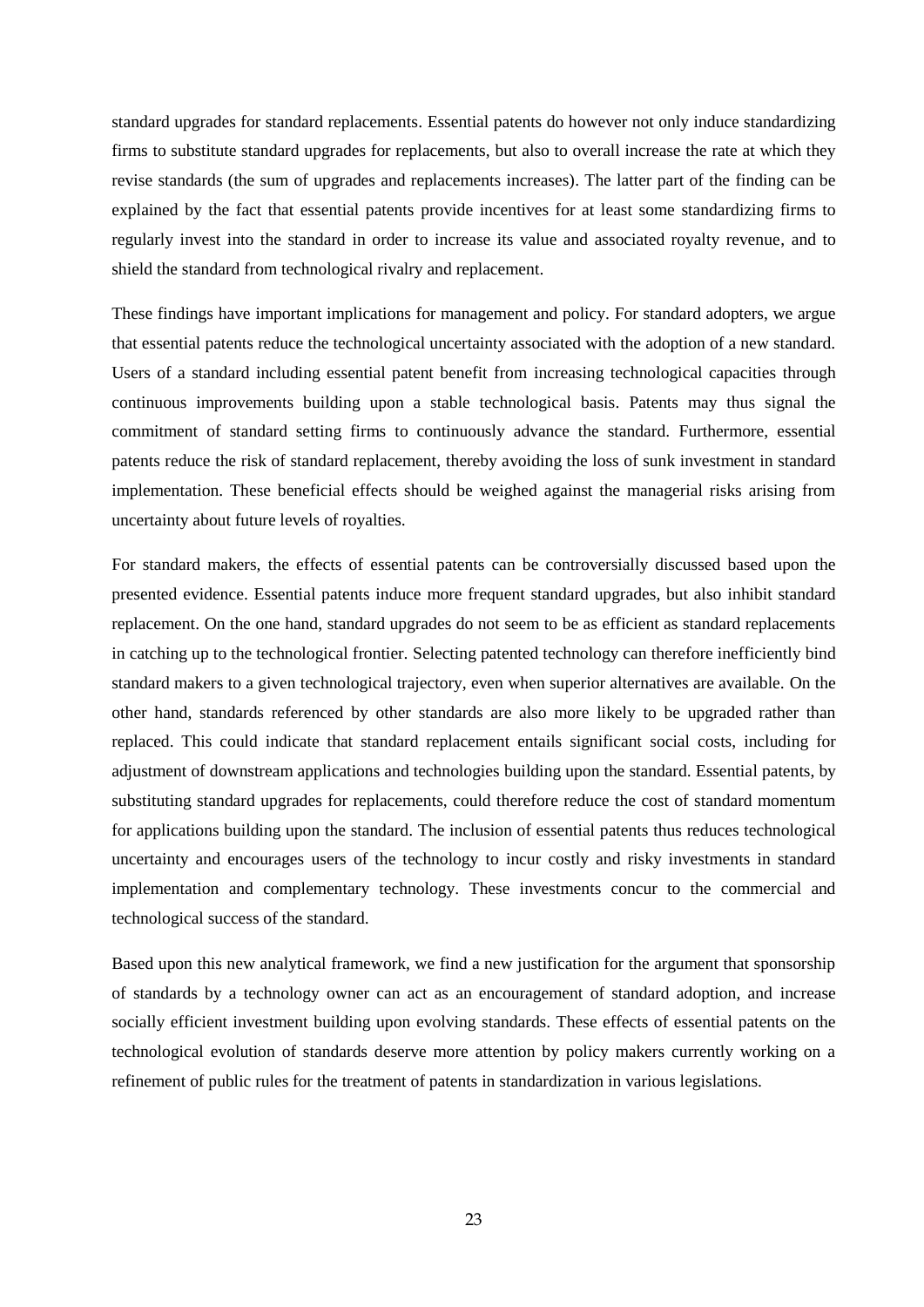## **References**

- Aggarwal, N.; Dai, Q.; Walden, E. A. (2011): The More, the Merrier? How the Number of Partners in a Standard-Setting Initiative Affects Shareholder's Risk and Return, *MIS Quarterly*, (35: 2) pp.445-462.
- Arora, A., Ceccagnoli, M., Cohen, W. M. (2008): R&D and the patent premium, *International Journal of Industrial Organization*, Volume 26, Issue 5, 1153-1179.
- Arthur, W.B. (1989): Competing Technologies, Increasing Returns, and Lock-In by Historical Events, *Economic Journal* 99, 116-131.
- Balcer, Y., Lippman, S. (1984): Technological expectations and adoption of improved technology, *Journal of Economic Theory*, 34(2), pp. 292–318.
- Baron, J., Ménière, Y., Pohlmann, T. (2011): R&D Coordination in Standard Setting Organizations: the Role of Consortia, *Proceedings of the Standardization and Innovation in Information Technology Conference 2011.*
- Bekkers, R. (2001): Mobile Telecommunications Standards: GSM, UMTS, TETRA and ERMES. Boston, MA: Artech House.
- Bekkers, R., Bongard, R., Nuvolari, A. (2011): An empirical study on the determinants of essential patent claims in compatibility standards, *Research Policy*, 40(7), pp. 1001–1015.
- Bekkers, R., Catalini, C., Martinelli, A., Simcoe, T. (2012): Intellectual Property Disclosure in Standards Development, *Conference Proceedings of the NBER conference on Standards, Patents & Innovation.*
- Bekkers, R., Martinelli, A. (2012): Knowledge positions in high-tech markets: Trajectories, standards, strategies and true innovators, *Technol. Forecast. Soc. Change* (in print).
- Bessen, J. (2002): Estimates of patent rents from firm market value, *Research Policy*, 38, 1604–1616.
- Blind, K. (2007): Factors Influencing the Lifetime of Telecommunication and Information Technology Standards, *Journal of IT Standards & Standardization Research*, 5(1), 1-24, January-June 2007 1.
- Blind, K.; Bekkers, R.; Dietrich, Y.; Iversen, E.; Müller, B.; Pohlmann, T.; Verweijen, J. (2011): EU Study on the Interplay between Standards and Intellectual Property Rights (IPR), commissioned by the DG Enterprise and Industry.
- Blind, K., Egyedi, T. (2008): The Dynamics of Standards, Edward Elgar Publishing.
- Bresnahan, T., Greenstein, S. (1999). Technological Competition and the Structure of the Computer Industry, *Journal of Industrial Economics*, 47(1), pp. 1-40.
- Caliendo, M., Kopeinig, S. (2008): Some Practical Guidance for the Implementation of Propensity Score Matching, *Journal of Economic Surveys*, Vol. 22, Issue 1, pp. 31-72.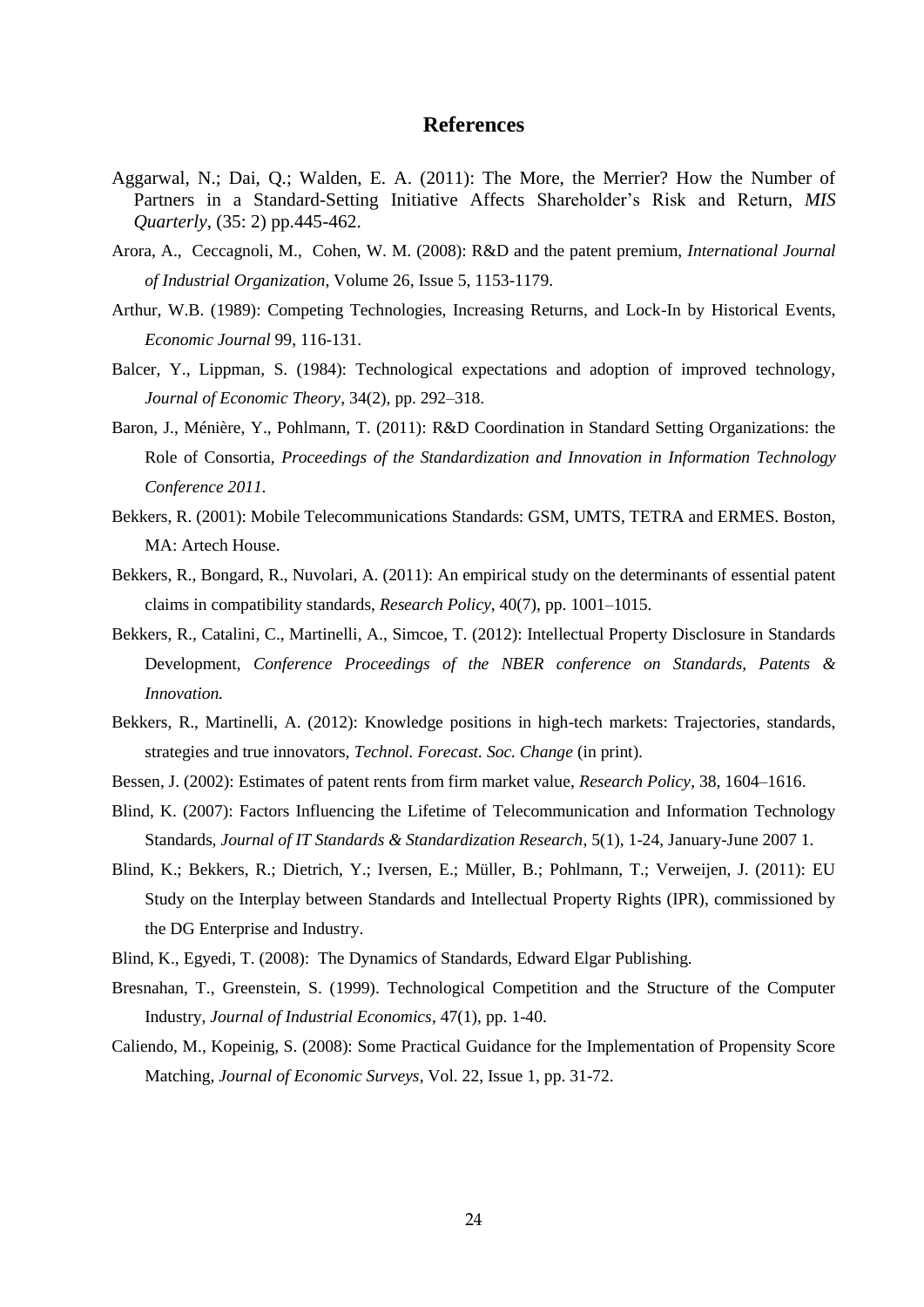- Chiao, B., Lerner, J., Tirole, J. (2007): The Rules of Standard Setting Organizations: An Empirical Analysis, *RAND Journal of Economics*, 38(4), pp. 905–930.
- Christensen, C. M., Bower, J. L. (1996): Customer Power, Strategic Investment, and the Failure of Leading Firms, *Strategic Management Journal*, 17-3, 197-218.
- Christensen, C. M., Suárez, F. F., Utterback, J. M. (1998): Strategies for Survival in Fast-Changing Industries, *Management Science*, 44-12, 207-220.
- Clements, M. (2005): Inefficient Standard Adoption: Inertia and Momentum Revisited, *Economic Inquiry*, Vol. 43, July 2005, 507-518.
- Cusumano, M., Gawer, A. (2002): The elements of platform leadership, *MIT Sloan Management Review*, Vol. 43, pp. 51-58.
- De Bijl, P., Goyal, S. (1995): Technological change in market with network externalities, International *Journal of Industrial Organization*, Vol. 12, Issue 3, pp. 307-325.
- Dosi, G. (1982): Technological paradigms and technological trajectories: A suggested interpretation of the determinants and directions of technical change, *Research Policy*, Volume 11-3, 147–162.
- Egyedi, T.; Heijnen, P. (2005): Scale of Standards Dynamics: Change in formal, international IT standards – The Standards Edge: Future Generation, Bolin, S. (ed.): Bolin Communications.
- Farrell, J., Klemperer, P. (2007): Coordination and Lock-In: Competition with Switching Costs and Network Effects, *Handbook of Industrial Organization*, 3, pp. 1967–2072.
- Farrell, J., Saloner, G. (1985): Standardization, Compatibility and Innovation, *RAND Journal of Economics*, 16(1), pp. 70-83.
- Farrell, J., Saloner, G. (1986): Installed Base and Compatibility: Innovation, Product Preannouncements, and Predation, *American Economic Review*, 76(5), pp. 940-955.
- Farrell, J., Saloner, G. (1988): Coordination through Committees and Marekts, *RAND Journal of Economics*, 19(2), pp. 235-252.
- Farrell, J., Simcoe, T. (2009): Choosing the Rules for Consensus Standardization, *Working Paper*. Available at SSRN: http://ssrn.com/abstract=1396330
- Fontana, R., Nuvolari, A,, Verspagen, B. (2009): Mapping Technological Trajectories as Patent Citation Networks. An Application to Data Communication Standards. *Economics of Innovation and New Technology*, 18, pp. 311-336.
- Garud, R., Jain, S., Kumaraswamy, A. (2002): Institutional Entrepreneurship in the Sponsorship of Common Technological Standards: The Case of Sun Microsystems and Java, *The Academy of Management Journal*, 45- 1, 196-214.
- Ganglmair, B., Tarantino, E. (2012): Patent Disclosure in Standard Setting, *Conference Proceedings of the NBER conference on Standards, Patents & Innovation.*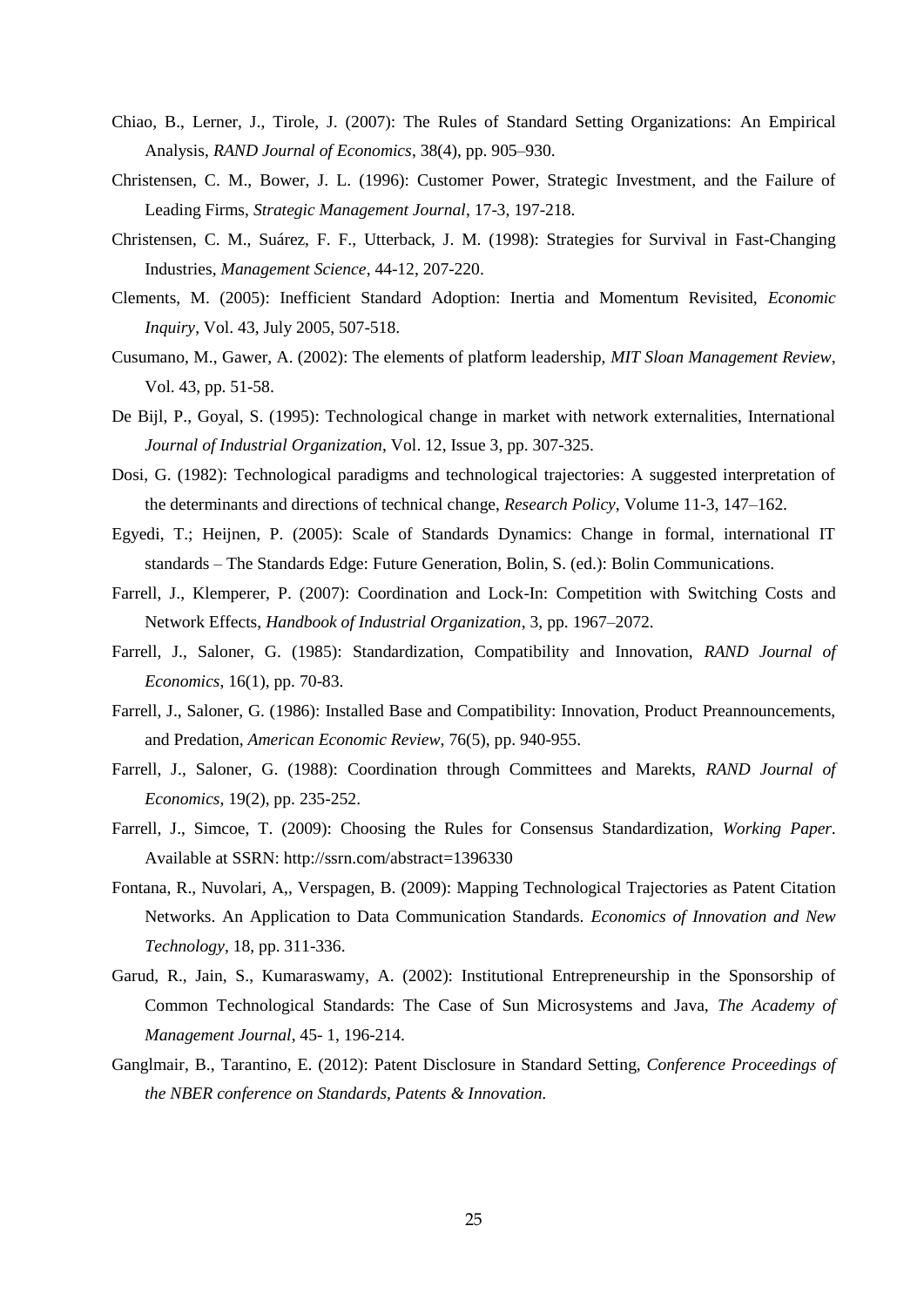- Hall, B. H., Jaffe, A. B., Trajtenberg, M. (2000): Market Value and Patent Citations: A First Look, NBER Working Paper No. 7741.
- Katz, M., Shapiro, C. (1986): Technology Adoption in the Presence of Network Externalities, *Journal of Political Economy* , 94(4), pp. 822-841.
- Katz, M., Shapiro, C. (1992): Product Introduction with Network Externalities, *Journal of Industrial Economics*, 40(1), pp. 55-84.
- Kindleberger, C. P. (1983): Standards as public, collective, and private goods, Kyklos Vol. 36, pp. 377- 397.
- Kitch, E. (1977), The Nature and Function of the Patent System, *Journal of Law and Economics*, 20(2), pp. 265-290 .
- Kristiansen, E (1998): R&D in the presence of network externalities: timing and compatibility, *RAND Journal of Economics*, 29, pp. 531-547.
- Leiponen, A., (2008): Competing Through Cooperation: The Organization of Standard Setting in Wireless Telecommunications, *Management Science*, 54(11), pp. 1904-1919.
- Lemley, M., Shapiro, C. (2006): Patent Holdup and Royalty Stacking, Texas Law Review 81, pp. 1991- 2044.
- Liebowitz, S., Margolis, S. (2005): Path Dependence, Lock-In and History, *Journal of Law, Economics and Organization*, 11(1), pp. 205-26
- McGrath, G., Nerkar, A. (2004): Real options reasoning and a new look at the R&D investment strategies of pharmaceutical firms, *Strategic Management Journal*, 25: 1–21.
- Park, G., Park, Y. (2006): On the measurement of patent stock as knowledge indicators, *Technological Forecasting and Social Change,* 73, pp. 793-812.
- Rosenbaum, P. (1987): The Role of a Second Control Group in an Observational Study, *Statistical Science* , 2(3), pp. 292-306.
- Rysman, M., Simcoe. T. (2008): Patents and the Performance of Voluntary Standard Setting Organizations, *Management Science*, 54(11), pp. 1920-1934.
- Shapiro, C. (2001): Navigating the Patent Thicket: Cross Licenses, Patents Pools, and Standard Setting. In: A Jaffe, J Lerner et S, Stern (Eds), *Innovation Policy and the Economy*, vol. 1. MIT Press.
- Simcoe, T. (2012): Standard Setting Committees: Consensus Governance for Shared Technology Platforms, *American Economic Review*, 102(1), pp. 305-336.
- Suarez, F. (2005): Network Effects Revisited: The Role of Strong Ties in Technology Selection, *The Academy of Management Journal*, Vol. 48, No. 4 (Aug., 2005), pp. 710-720.
- Tassey, G. (2000): Standardization in technology-based markets, *Research Policy*, 29(4-5), pp. 587-602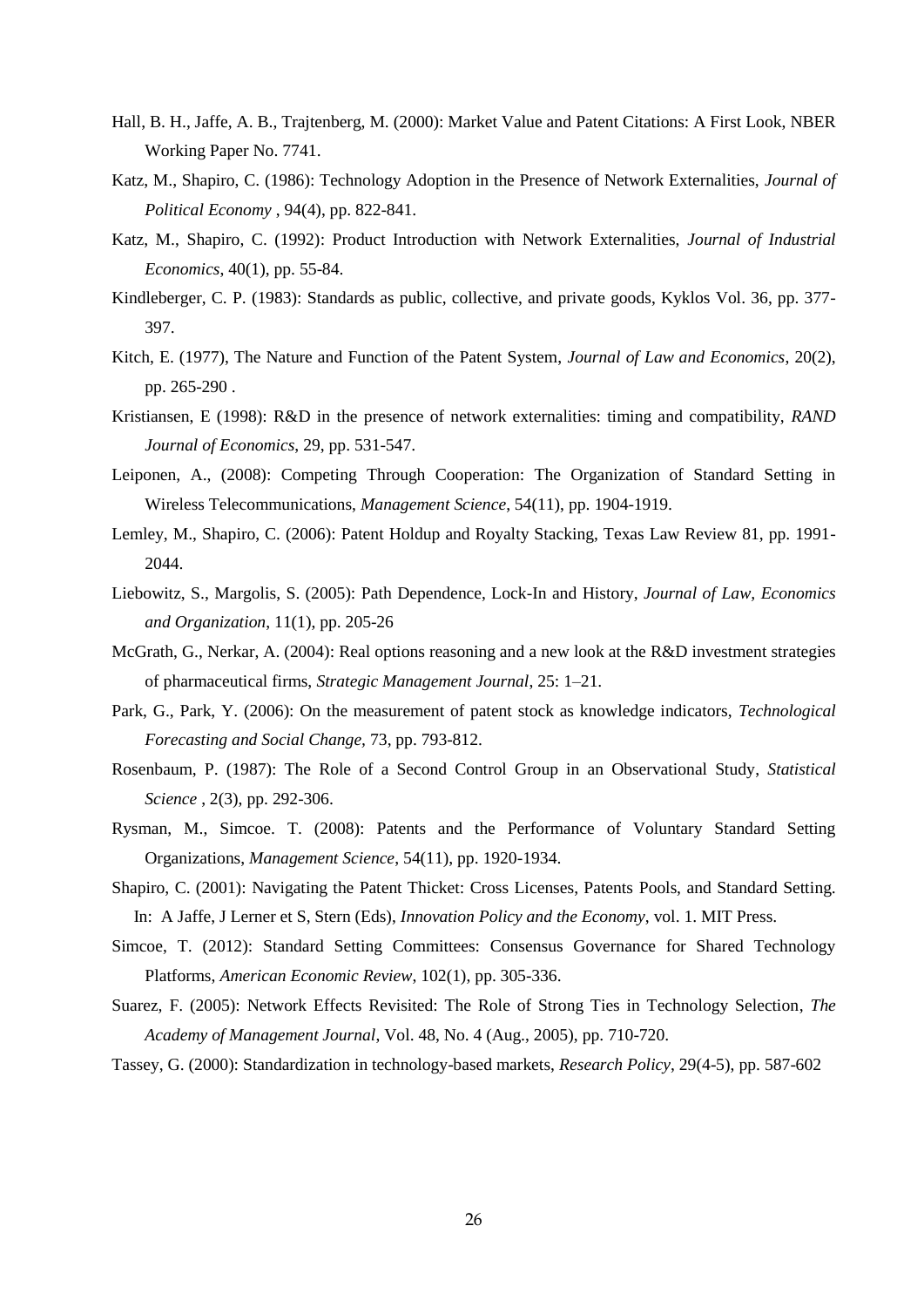- Trajtenberg, M. (1990): A penny for your quotes: patent citations and the value of innovations, *RAND Journal of Economics*, 21(1), pp. 171-187.
- Weitzel, T., Beimborn, D., König, W. (2006): A unified economic model of standard diffusion: The impact of standardization cost, network effects and network topology, *MIS Quarterly, 30, Special Issue, pp. 489-514*
- West, J. (2003): How Open is Open Enough? Melding Proprietary and Open Source Platform Strategies, *Research Policy,* 32(7), pp. 1259-1285.
- West, J., Dedrick, J. (2000): Innovation and Control in Standards Architectures: The Rise and Fall of Japan's PC-98, *Information Systems Research*, 11(2), pp. 197-216.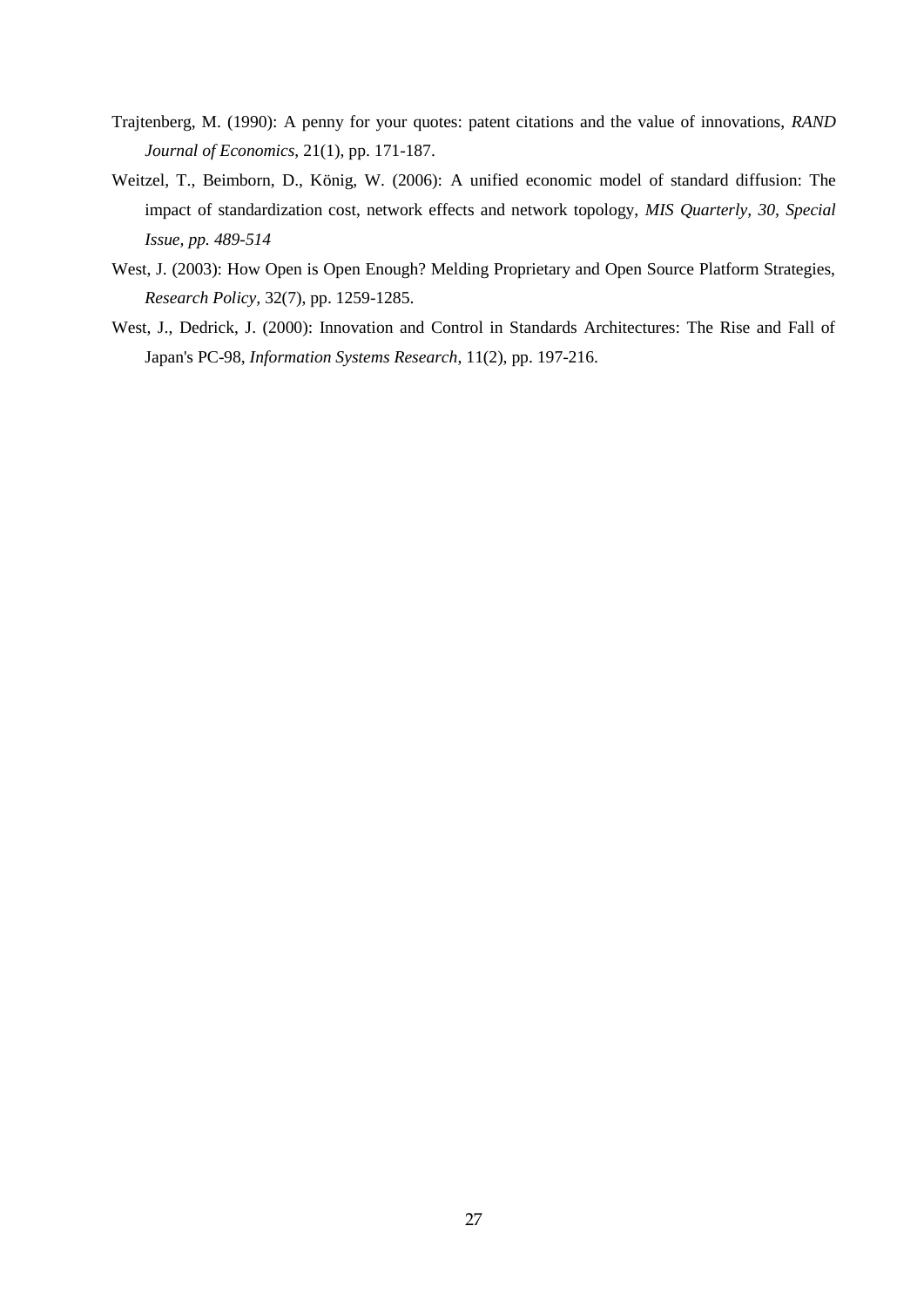## **Appendix 1**

|                                | Indicates that a standard observation includes essential                                                                                                        |                 |
|--------------------------------|-----------------------------------------------------------------------------------------------------------------------------------------------------------------|-----------------|
| Patented_dummy                 | patents                                                                                                                                                         | Time invariant  |
|                                | Indicates a standard has received at least one patent                                                                                                           |                 |
| Patented                       | declaration by this year                                                                                                                                        | Time-variant    |
| Patented_upgrade               | Interaction term between patented and event-type upgrade                                                                                                        | Time invariant  |
|                                | Interaction term between patented and event-type                                                                                                                |                 |
| Patented_replacement           | replacement                                                                                                                                                     | Time invariant  |
| Patents_cumulative             | Cumulative count of patents declared over time                                                                                                                  | Time-variant    |
| Innovation intensity           | Number of patents filed per year in the technological field,<br>normalized by year; indicates strong innovative activity                                        | Time-variant    |
| Technology gap                 | Cumulative count of patent intensity scores since standard<br>release, discount factor 15%; indicates distance of the<br>standard to the technological frontier | Time-variant    |
| <b>Backward references</b>     | Number of standards referenced by the standard                                                                                                                  | Time-invariant* |
|                                | Counts the number of referenced standards that are replaced                                                                                                     |                 |
| Change of referenced           | or upgraded per year                                                                                                                                            | Time-variant    |
| Forward references             | Cumulative count of the references made to the standard by<br>ulterior standards in the PERINORM database                                                       | Time-variant    |
| Referencesafter4               | Number of references received during the first four years<br>after first standard release                                                                       | Time invariant  |
| atleastonereference            | References after 4 is bigger than 0                                                                                                                             | Time invariant  |
| <b>Ulterior</b> accreditations | Cumulative count of the number of accreditations by other<br>SDOs after release of the standard at the sample SDO                                               | Time-variant    |
| Prior accreditations           | Count of the accreditations by other SDOs before the release<br>of the standard at the sample SDO                                                               | Time-invariant* |
| <b>National Standard</b>       | Indicates that the standard was not first developed at the<br>sample SDO (Prior accreditations is higher than 0)                                                | Time-invariant* |
| Number of pages                | The number of pages of the standard                                                                                                                             | Time-invariant* |
|                                | The number of ICS classes in which the standard is                                                                                                              |                 |
| ICS width                      | classified                                                                                                                                                      | Time-invariant* |
| Year                           | Calendar Year                                                                                                                                                   | Time-variant    |
| $\ast$                         | Number pages, backward references, ICS width and prior<br>accreditations can change with a new version                                                          |                 |

**Table 4:** *Definition of variables*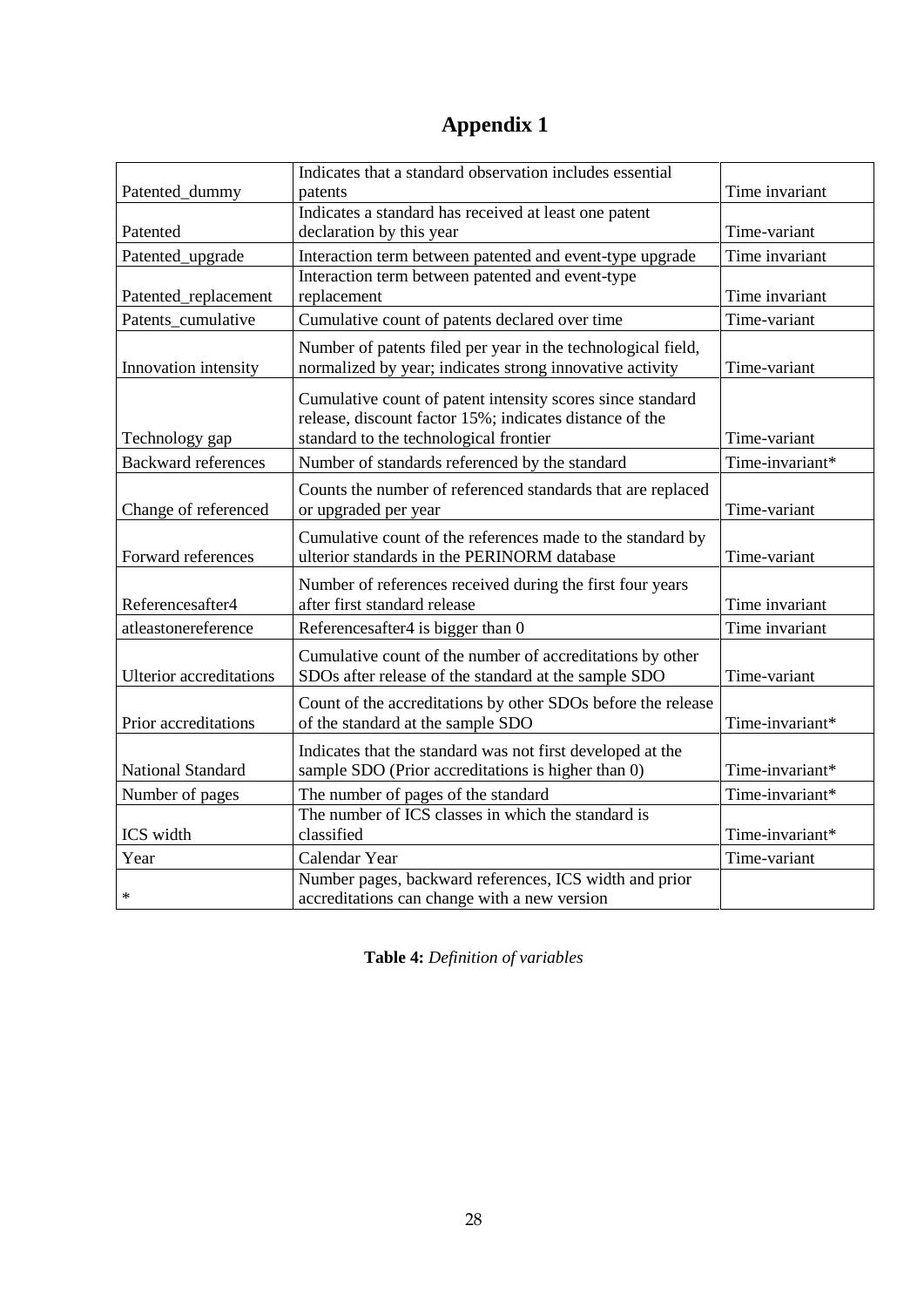## **Appendix 2** Calculation of the propensity score

| Number of observations:<br>Probit regression<br>6531     |                                                                   |            |             |          |            |                |  |  |  |
|----------------------------------------------------------|-------------------------------------------------------------------|------------|-------------|----------|------------|----------------|--|--|--|
|                                                          |                                                                   | 646,62     |             |          |            |                |  |  |  |
|                                                          |                                                                   |            | Prob >chi2: | 0,0000   |            |                |  |  |  |
|                                                          |                                                                   |            |             |          |            |                |  |  |  |
| Log Likelihood:                                          | $-992,116$                                                        |            |             |          | Pseudo R2: | 0,2458         |  |  |  |
|                                                          |                                                                   |            |             |          |            |                |  |  |  |
| Variable                                                 | Coef.                                                             | Std. Error | Z           | $Pr$   z |            | 95% Confidence |  |  |  |
|                                                          |                                                                   |            |             |          |            | Interval       |  |  |  |
|                                                          |                                                                   |            |             |          |            |                |  |  |  |
| number_pages                                             | 0,00257                                                           | 0.00030    | 8,46        | 0,000    | 0,0019     | 0,0032         |  |  |  |
| at_least_one_reference                                   | 0,27398                                                           | 0.07319    | 3,74        | 0,000    | 0.1305     | 0.4174         |  |  |  |
| references_after_4years                                  | 0.00406                                                           | 0.00321    | 1,26        | 0,206    | $-0.0022$  | 0,0103         |  |  |  |
| nationalstandard                                         | $-0.57748$                                                        | 0,26795    | $-2.16$     | 0.031    | $-1.1027$  | $-0.0523$      |  |  |  |
| prior_accreditations                                     | 0.41569                                                           | 0,18716    | 2.22        | 0.026    | 0.0489     | 0.7825         |  |  |  |
| ics_width                                                | 0.26732                                                           | 0,20240    | 1,32        | 0,187    | $-0.1294$  | 0.6640         |  |  |  |
| It                                                       | $-0.15721$                                                        | 0.21168    | $-0.74$     | 0.458    | $-0.5721$  | 0.2576         |  |  |  |
| Telecom                                                  | 0.64812                                                           | 0,19895    | 3.26        | 0.001    | 0,2581     | 1.0381         |  |  |  |
| <b>Ieee</b>                                              | 1.64179                                                           | 0,38053    | 4.31        | 0.000    | 0.8959     | 2.3876         |  |  |  |
| <b>Iso</b>                                               | 0,92272                                                           | 0,40467    | 2.28        | 0.023    | 0.1296     | 1.7159         |  |  |  |
| jtc1                                                     | 1.30466                                                           | 0.37165    | 3.51        | 0.000    | 0.5762     | 2.0331         |  |  |  |
| itu-t                                                    | 1.83084                                                           | 0.35116    | 5.21        | 0.000    | 1.1426     | 2.5191         |  |  |  |
| Constant                                                 | $-3.80847$<br>0.51554<br>$-7.39$<br>$-2.7980$<br>0.000<br>-4.8189 |            |             |          |            |                |  |  |  |
| Year dummies and ICS-class dummies not reported          |                                                                   |            |             |          |            |                |  |  |  |
| There are observations with identical propensity scores. |                                                                   |            |             |          |            |                |  |  |  |

**Table 5:** *Probit regression model used for calculating the propensity scores*

|                | patented_dummy | Total |       |
|----------------|----------------|-------|-------|
| Pstrata        |                |       |       |
|                | 0              | 1     |       |
| 1              | 734            | 7     | 741   |
| $\overline{2}$ | 730            | 11    | 741   |
| 3              | 719            | 21    | 740   |
|                | 707            | 34    | 741   |
| 5              | 662            | 78    | 740   |
| 6              | 562            | 180   | 742   |
| Total          | 4.114          | 331   | 4.445 |

**Table 6:** *Standards with and without essential patents, by strata*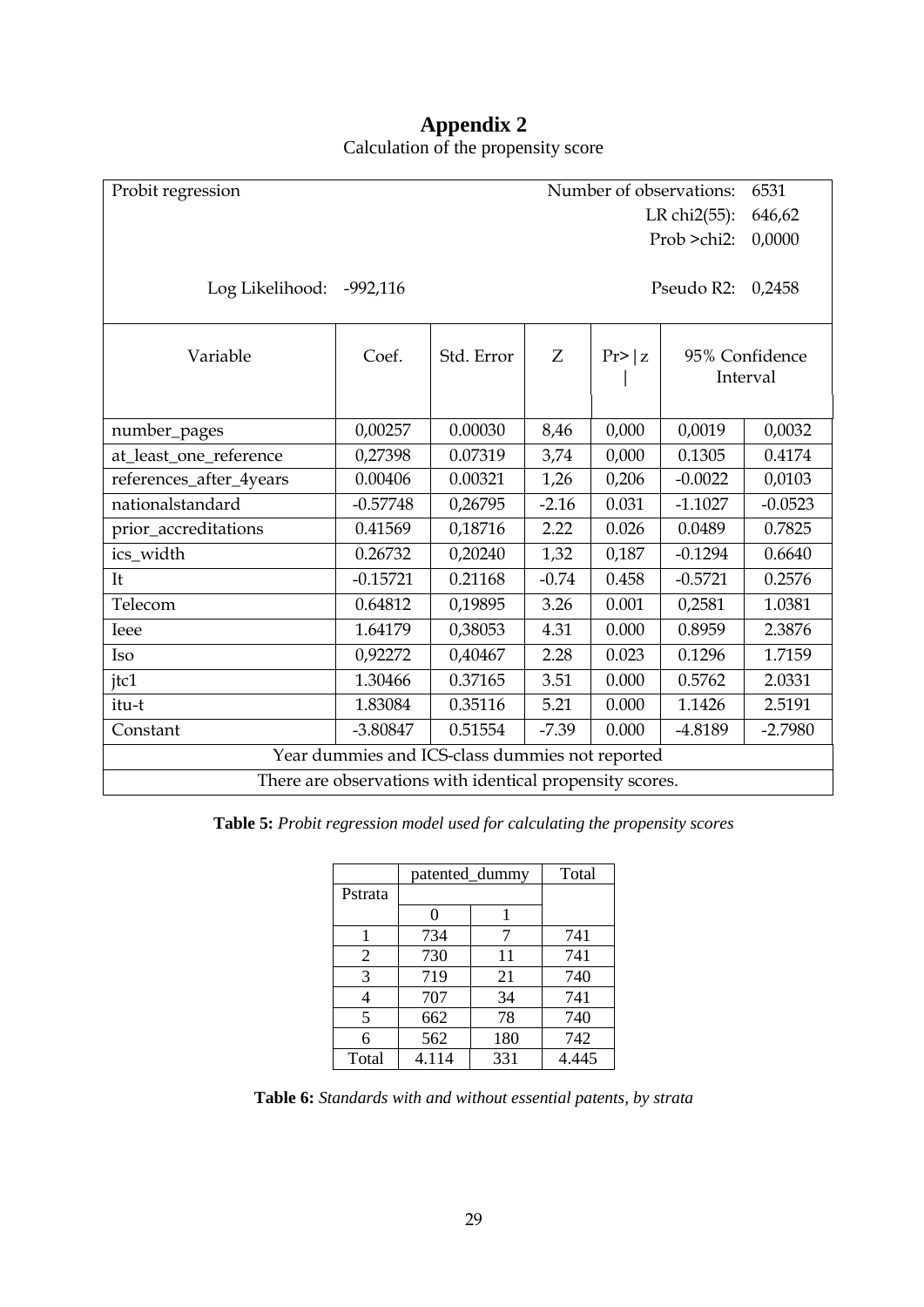## **Appendix 3**

Sensitivity analysis to unobserved biases using multiple control groups

| <b>SDO</b>   | Number of Standards<br>in ICT from 1988 to<br>2008 | % of these<br>standards<br>including patents | Classified as SDO<br>with patents |
|--------------|----------------------------------------------------|----------------------------------------------|-----------------------------------|
| <b>ISO</b>   | 1169                                               | 2,10%                                        | No                                |
| <b>IEC</b>   | 1348                                               | 0,59%                                        | N <sub>o</sub>                    |
| ITC1         | 1704                                               | 5,81 %                                       | Yes                               |
| <b>ITU-T</b> | 3874                                               | 6,43%                                        | Yes                               |
| <b>ITU-R</b> | 1217                                               | 0.41%                                        | N <sub>0</sub>                    |
| <b>IEEE</b>  | 477                                                | 8,59 %                                       | Yes                               |

**Table 7:** *SDOs classified as with or without patents*

|            | ICS "with" patents |           |            | ICS "without" patents |           |  |  |
|------------|--------------------|-----------|------------|-----------------------|-----------|--|--|
| <b>ICS</b> | <b>Standards</b>   | % patents | <b>ICS</b> | <b>Standards</b>      | % patents |  |  |
| 33040      | 1792               | 6,25      | 33020      | 659                   | 0,30      |  |  |
| 33160      | 589                | 10,88     | 33030      | 62                    | 0,00      |  |  |
| 35040      | 473                | 17,55     | 33050      | 138                   | 2,89      |  |  |
| 35110      | 409                | 11,25     | 33060      | 970                   | 0,93      |  |  |
| 35180      | 98                 | 10,20     | 33070      | 53                    | 0,00      |  |  |
| Others     | 65                 | 25,76     | 33080      | 510                   | 4,90      |  |  |
|            |                    |           | 33100      | 193                   | 0,00      |  |  |
|            |                    |           | 33120      | 234                   | 0,00      |  |  |
|            |                    |           | 33140      | 19                    | 5,20      |  |  |
|            |                    |           | 33170      | 516                   | 2,52      |  |  |
|            |                    |           | 33200      | 51                    | 1,96      |  |  |
|            |                    |           | 35020      | 57                    | 0,00      |  |  |
|            |                    |           | 35060      | 229                   | 2,18      |  |  |
|            |                    |           | 35080      | 257                   | 0,80      |  |  |
|            |                    |           | 35140      | 74                    | 2,70      |  |  |
|            |                    |           | 35160      | 97                    | 3,10      |  |  |
|            |                    |           | 35200      | 309                   | 5,82      |  |  |
|            |                    |           | 35240      | 1606                  | 4,73      |  |  |
|            |                    |           | 37040      | 16                    | 0,00      |  |  |
|            |                    |           | 37060      | 21                    | 0,00      |  |  |
|            |                    |           | Others     | 1419                  | 0,85      |  |  |

| Table 8: ICS classes classified as with or without patents |  |
|------------------------------------------------------------|--|
|------------------------------------------------------------|--|